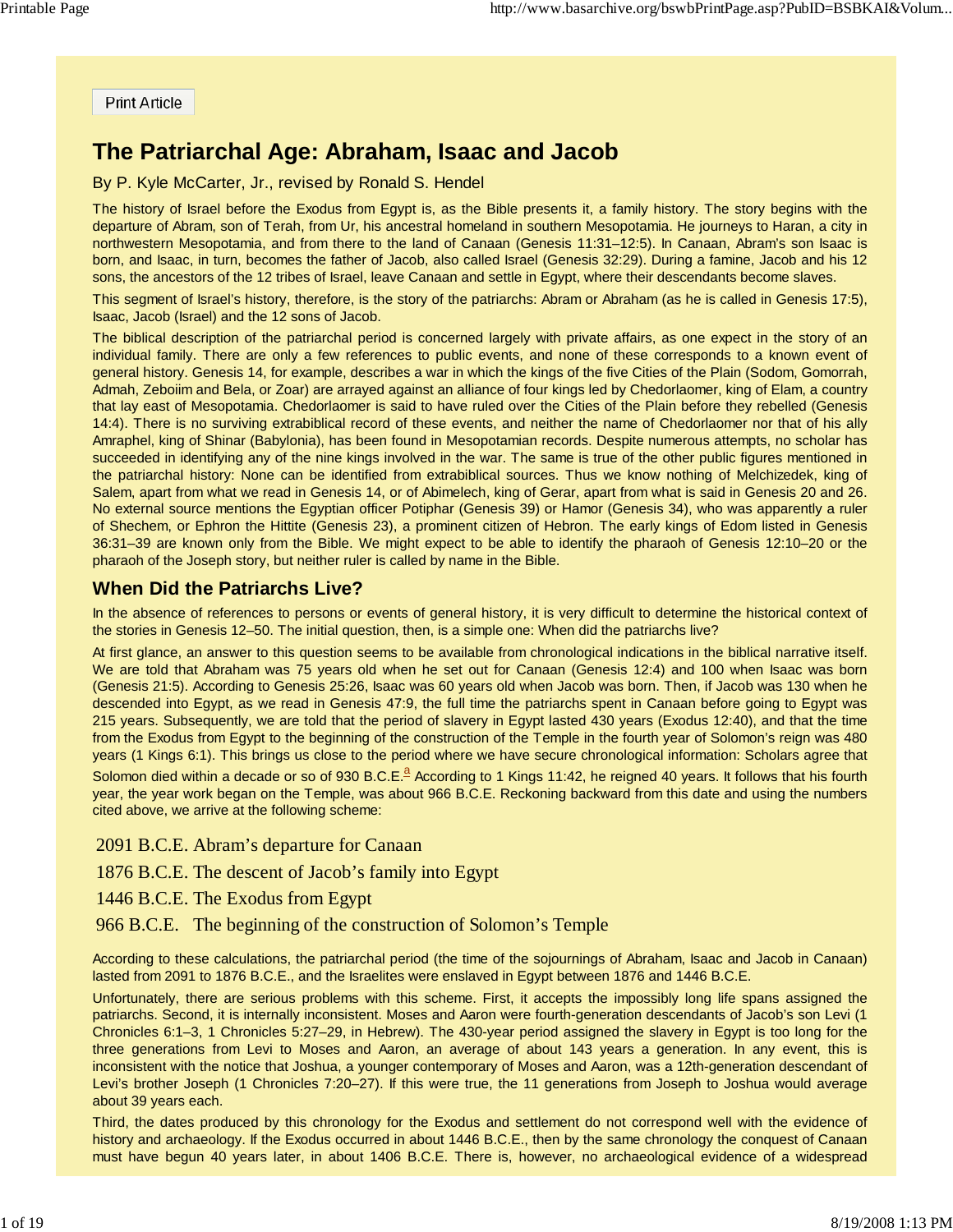destruction or change of population at the end of the 15th century. Rather, the changes in material culture that archaeologists associate with the appearance of the Israelites in Canaan may be dated, in general, to the 13th or 12th century B.C.E., and the first clear historical evidence for the presence of Israel in Canaan is the inscription on the so-called Israel Stele of the Egyptian pharaoh Merneptah, dating to about 1207 B.C.E. (see Chapter III, "The Settlement in Canaan: The Period of the Judges").

The Bible's own chronological scheme, therefore, does not provide intelligible evidence for the dating of the patriarchal period. This fact, combined with the absence of references to events of general history as noted above, indicates that the patriarchal narratives in Genesis cannot be used as historical resources in any simple or straightforward fashion. They must be interpreted on the basis of an understanding, first, of their distinctive literary history and the purposes for which they were composed, and, second, of the development of the traditions upon which they are based.

Scholars generally agree that the patriarchal narratives, as we now have them, are composite. They contain at least three written strata, or strands, the earliest of which was composed during the time of the kingdoms of Israel and Judah (tenth to sixth century B.C.E.)<sup>b</sup> and the latest after the Babylonian destruction of Jerusalem (586 B.C.E.). All of these strata were brought together and arranged in approximately their present form at some time in the Second Temple period (after 538 B.C.E.) or, at the earliest, during the Babylonian Exile (586–538 B.C.E.). On the surface, therefore, the biblical patriarchal history reflects the political and religious viewpoint of the Judean monarchy and priesthood. Thus the promise made to Abram in Genesis 12:2 is that his descendants will be, not simply a numerous people, but a great "nation."

### **Are the Patriarchs Historical Individuals or Eponyms?**



#### **Abraham's journey.**

On this level, the men and women who appear in Genesis 12–50 are less accessible as historical individuals than as typological prefigurations of the later Israelites and their neighbors. In many cases they are eponyms, that is, persons from whom the names of the later groups were supposed to be derived. Thus Jacob is also called "Israel" (the name of the nation in later times), and his 12 sons are the eponymous ancestors of the 12 tribes of Israel. The narratives and genealogies characterize the various peoples of the writers' own times and delineate the relationships among them from an Israelite perspective. Israel's ancestors are born under auspicious circumstances, for instance, whereas the eponymous ancestors of the Moabites and Ammonites, "Moab" and "Ben-ammi," are born of incestuous unions of Lot and his daughters (Genesis 19:30–38). Jacob (Israel) outwits his brother Esau, who is also called "Edom" (Genesis 25:30, 36:1), and wins Esau's birthright and blessing. Ishmael, the eponymous ancestor of the tribes that inhabited the desert region between Judah and Egypt, is the child of the Judahite patriarch Abram and Sarai's Egyptian maid Hagar (Genesis 16). This kind of material, though of great value in considering the political outlook of later Israel, is very difficult to use in a historical reconstruction of the world of Israel's ancestors.

If Genesis 12–50 in its present form reflects the time of the biblical writers (that is, the time of the monarchy or later) rather than the time of the patriarchs, is it possible to look behind the present, literary form of the biblical narrative to examine the traditions upon which this material is based? Such a procedure might shed light on the development of the traditions and, ultimately, provide information about the history of the patriarchal age. Modern scholars, therefore, have developed methods for studying the preliterary history of the stories in Genesis.

## **Searching for the Social Context of the Patriarchs**

One such method, which was especially popular in the middle decades of the 20th century, was based largely on archaeology. The scholars associated with this method took a generally positive view of the historical value of Genesis 12–50. They acknowledged that the patriarchal narratives in their present form were composed no earlier than the United Kingdom (tenth century B.C.E.). Nevertheless, they argued that these materials were based on historically reliable traditions deriving from earlier periods. Excavations had provided extensive new data, including a substantial amount of written material. After studying these texts, many scholars were convinced that the biblical patriarchal stories contained authentic details preserved from the time of their origin. It seemed reasonable, therefore, to suppose that there was a historical patriarchal period and to hope that it might be identified.

This point of view is associated most closely with the work of William F. Albright and his students. $^1$  It was also developed and promoted by other prominent scholars, especially Ephraim A. Speiser. $^2$  In brief, the argument of this "school" was as follows: Certain details in the biblical patriarchal stories—including personal names, social customs, legal practices and aspects of lifestyle—correspond to known features of second-millennium culture in Mesopotamia, Syria and Canaan. Many of the same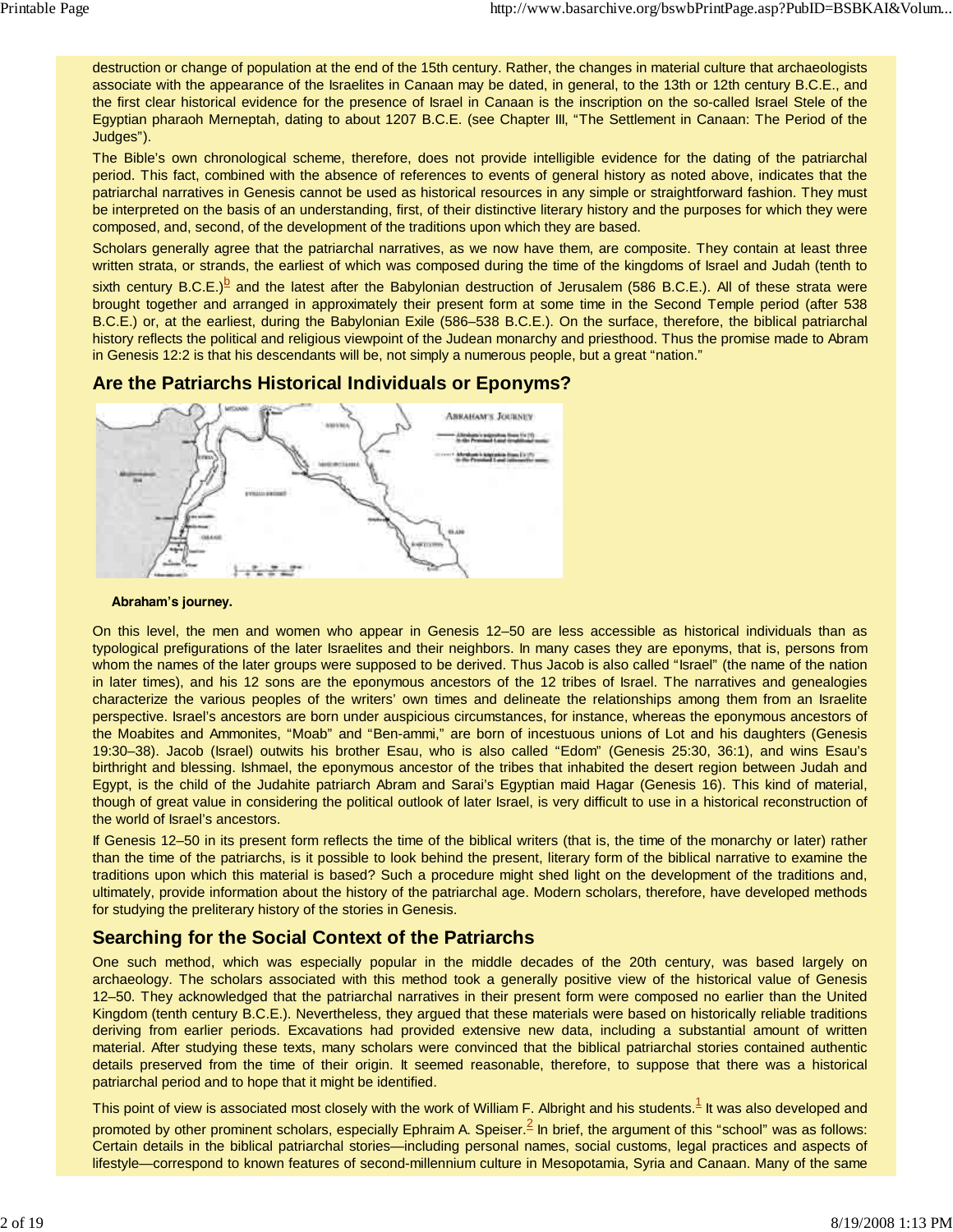details, moreover, do not fit into the culture of the Israelite monarchy, the time when the stories were written down. In the judgment of Albright and those who shared his viewpoint, it seemed likely that these details preserved authentic elements of the civilization of the patriarchal period; by studying them and comparing them to surviving second-millennium materials outside the Bible, we should be able to determine the original historical context of the patriarchal traditions. As Albright himself put it,

So many corroborations of detail have been discovered in recent years that most competent scholars have given up the old critical theory according to which the stories of the Patriarchs are mostly retrojections from the time of the Dual Monarchy [late tenth century B.C.E. and later]. $<sup>3</sup>$ </sup>

He wrote elsewhere,

As a whole, the picture in Genesis is historical, and there is no reason to doubt the general accuracy of the biographical details and the sketches of personality which make the patriarchs come alive with a vividness unknown to a single extrabiblical character in the whole vast literature of the ancient Near East. $4$ 

In general, Albright's students did not express this viewpoint quite so strongly. As they acknowledged, archaeology cannot be expected to corroborate biographical details or specific references to private events. Nevertheless, archaeology might be able to shed light on the general historical context of the patriarchal stories. And this is primarily what was claimed by Albright and his students. They argued that the general cultural milieu of the patriarchal stories—as indicated by the details of social, economic and legal customs mentioned in the Bible—could best be identified with an early period and, more particularly, with the early second millennium B.C.E. According to G. Ernest Wright:

We shall probably never be able to prove that Abram really existed, that he did this or that, said thus and so, but what we can prove is that his life and times, as reflected in the stories about him, fit perfectly within the early second millennium, but imperfectly with any later period. $5$ 

The reconstruction of patriarchal history achieved by Albright, Speiser and others has had far-reaching consequences. It remains widely influential today. Recent research, however, has cast substantial doubt on many of its arguments, and the confidence these arguments inspired in scholars a generation ago has dissipated. To understand why this change has taken place, we must look more closely at their reconstruction and the evidence upon which it was based.

An urban culture flourished in Syria and Canaan during the Early Bronze Age, which spanned much of the third millennium B.C.E. During the last quarter of the third millennium, however, this civilization collapsed and was replaced by a predominantly nonurban, pastoral culture. The factors that produced this change are not fully understood. The third dynasty of the city of Ur held sway in Mesopotamia at the time, and the records of the Ur III rulers complain of chronic trouble with nonurban peoples who were laying claim to lands previously controlled by the city. Scholars long supposed, therefore, that a chief factor in the urban collapse was an invasion—or at least a massive immigration—of nomadic peoples from the desert fringes of the region. These peoples, called *Amurru*—that is, "Westerners" or "Amorites"—in the Mesopotamian sources, gradually gained ascendancy in the settled portions of both Syria-Canaan and Mesopotamia, so that in the early second millennium they took the leadership in reestablishing urban centers.

The theory that an invasion or immigration of Amorites was responsible for the radical cultural changes that characterized the transition from the Early to Middle Bronze Age is sometimes called "the Amorite hypothesis." A corollary of this hypothesis identifies the biblical patriarchs as Amorites. Albright associated Abraham's wanderings with the Amorite movements and dated the Abraham phase of the patriarchal period to the end of the third millennium. He called this period, which he dated to 2100–1900 B.C.E., Middle Bronze I (MB I), since it represented a break from the preceding Early Bronze Age and was characterized by the arrival of the people who would assume cultural leadership later in the Middle Bronze Age.

The succeeding period, which Albright called MB II A, was an age of unwalled villages in Syria and Canaan. The strong XIIth Dynasty kings of Egypt encouraged the gradual development of a system of city-states in Syria and Canaan. Then, as Egypt began to weaken at the end of this period, the new urban centers entered a period of independence, prosperity and high cultural attainment. Albright identified this period, which he called MB II B, as the time of the patriarch Jacob. This was the Old Babylonian period in Mesopotamia, when Hammurabi and his successors ruled. In Syria it is sometimes called "the age of Mari," after a city on the Upper Euphrates that attained a position of ascendancy in Syria and western Mesopotamia at the time. The life and history of Mari are recorded in a major cuneiform archive found at the site, called Tell Hariri, on the Syrian side of the modern Syro-Iraqi frontier. Local leadership for the process of reurbanization came from the previously nomadic Amorite population. We know this because the new ruling dynasties in the city-states of Syria and Mesopotamia have characteristically Amorite names. There remained, however, a substantial nomadic population, which was also Amorite. The royal archives of Mari provide ample illustration of the coexistence of the two groups.

Many scholars—including several of Albright's own students—were reluctant to be as precise as Albright in dating the Abraham phase of the patriarchal period to MB I and the Jacob phase to MB II B. They preferred a more general date, contending "simply that the Patriarchal stories are best understood in the setting of the early second millennium."<sup>6</sup> This position had the advantage of avoiding one of the problems of the Amorite hypothesis in its original form: Although MB I (to which Albright assigned the Abraham phase) was a strictly nonurban period, the Abraham narratives in the Bible do mention several cities.<sup>C</sup> Moreover, none of the archaeological sites associated with these biblical cities has yielded any substantial MB I remains.<sup>Z</sup> It seemed better, therefore, to identify the patriarchal age with the subsequent period of reurbanization in MB II and, more particularly, MB II B. Throughout Genesis, Abraham, Isaac and Jacob are depicted as living in tents in proximity to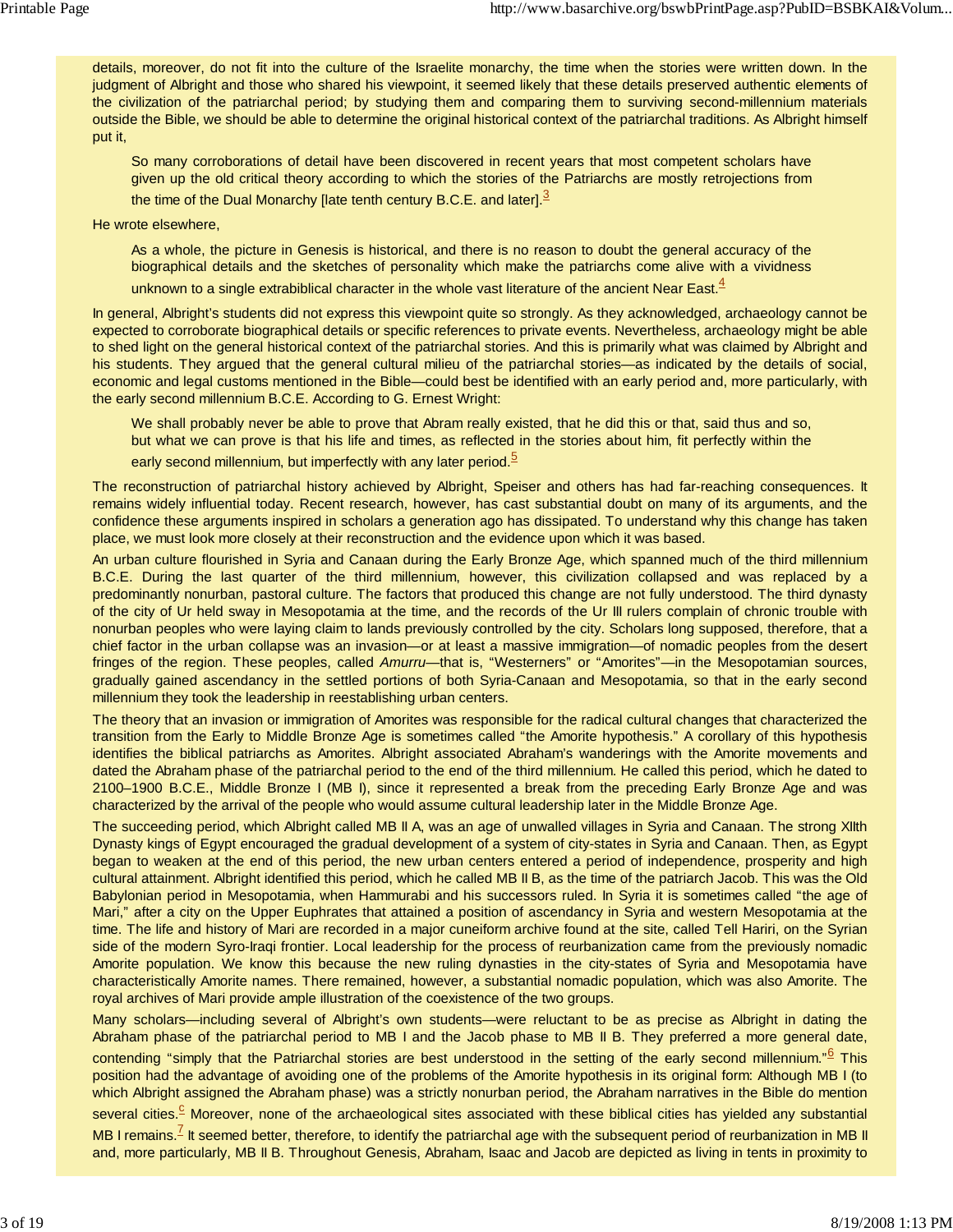urban centers, a situation that may be compared with the coexistence of nomadic and urban peoples at Mari and other cities in MB II B. Thus it was argued that the patriarchal way of life as depicted in the Genesis narratives was especially compatible

with what we know of the civilization of the early second millennium.<sup>8</sup>

In addition to general observations of this kind, two arguments were developed to support the association of the patriarchs with the early second millennium. The first was based on the analysis of the personal names found in Genesis 12–50; the second, on studies of the social customs and legal practices mentioned in the patriarchal narratives.

Let us consider the personal names first. As indicated above, Amorite names form a distinctive group. They may be identified by a number of peculiar linguistic features. Names of this type are common in materials from the first half of the second millennium. Advocates of a similar date for the patriarchal age pointed out that the names in the patriarchal narratives are largely of the same type. A form of the name "Jacob," for example, occurs several times in early-second-millennium materials,

and the name "Abram" is said to be attested for the same period. $\frac{9}{5}$  No examples of "Isaac" or "Joseph" have survived, but both of these names are of the Amorite type. The argument, therefore, was that the biblical names from the patriarchal period fit well in the historical context of the early second millennium but could not have originated later, that is, at the time of the biblical writers.

Second, Albright, Speiser and others cited numerous parallels between social and legal practices mentioned in extrabiblical texts from the second millennium and social and legal practices referred to in the biblical patriarchal narratives. Cuneiform texts from Nuzi in Upper Mesopotamia were especially important to this part of the discussion.<sup>10</sup> The Nuzi tablets reflect the practices and customs of the Hurrians, a people who flourished in the eastern Tigris region in the middle of the second millennium. Although no one attempted to associate the patriarchs directly with the Hurrian kingdom of Mitanni, it was well known that Hurrian influence was widespread in Syria and even Canaan in this period. Thus, numerous connections between the Hurrians and the Bible were proposed. According to the terms of a Nuzi marriage contract, for example, a barren wife is required to provide a slave woman to her husband to bear his children. $^{11}$  In Genesis 16:1–4, the barren Sarai sends her maid Hagar to Abram to bear children. The parallel is obvious. At Nuzi, if this union produces a son, the slave woman's child may not subsequently be expelled; compare Abraham's unwillingness to send away Hagar and her son, Ishmael, in Genesis 21:10–11. Further, as interpreted by Speiser,

In Hurrian society a wife enjoyed special standing and protection when the law recognized her simultaneously as her husband's sister, regardless of actual blood ties … This dual role conferred on the wife a superior position in society. $12$ 

According to Speiser, this custom lies behind those episodes in Genesis in which Abraham (12:10–20, 20:1–18) and later Isaac (26:6–11) introduce their wives as their sisters.

The story of Sarai and Hagar and the wife-sister episodes are only two of the numerous details of the patriarchal narratives that were interpreted in light of Middle Bronze Age texts (dating to about 2000–1550 B.C.E.). The general argument was that many social and legal customs referred to in Genesis have parallels in middle- or early-second-millennium practice, but that the same customs are without parallel in later times. From this it was concluded that the presence of these references in Genesis was an indication of the early-second-millennium origin of the biblical traditions.

## **A Scholarly Failure**

Despite its attractions, this reconstruction has proved vulnerable to criticism of various kinds.

Doubts about the application of the Amorite hypothesis to the problems of the patriarchal period have led to a serious modification and abandonment of many of the positions cited above. It now seems unlikely that an invasion or immigration of nomads was a primary factor in the collapse of urban civilization in the last part of the third millennium. $13$  The pastoral peoples so prominent in this period were present in earlier times as well, living alongside the established urban centers. Instead, overpopulation, drought, famine or a combination of such problems may have exhausted the resources necessary to the maintenance of an urban way of life. When the cities disappeared, the nomadic encampments remained. Other nomads, originally living on the fringes of the desert, probably took advantage of the new situation to infiltrate previously settled areas; but there was no widespread immigration, and most of the cultural changes detected by archaeology can best be explained as indigenous, not produced by the arrival of outsiders. The period called MB I by Albright, therefore, was really the last, posturban phase of the Early Bronze Age, and an emerging consensus of scholarship now prefers to call it Early Bronze IV (EB IV). $\frac{14}{1}$ 

If no invasion or widespread migration took place in EB IV, there is no reason to associate Abram's wanderings with the events of that period, especially in view of the difficulty, already noted, created by the absence in this period of the urban centers mentioned in Genesis 12–25.

On the other hand, the circumstances of what we now call late MB I (Albright's MB II A) and MB II (MB II B), during which nomads and urban dwellers lived side by side in Syria and Canaan, do provide a suitable context for the patriarchal stories.<sup>15</sup> Also, as we have seen, a modified version of the Amorite hypothesis located the patriarchal period more generally in the early second millennium. Yet it is becoming increasingly clear that this "dimorphic" pattern—of city dwellers and tribal peoples (including both pastoralists and villagers) living contiguously—has been typical of the Middle East from ancient until modern times.<sup>16</sup> This pattern prevailed even in the third millennium; after the interruption of EB IV, it resumed in the Middle Bronze Age, as the archives from Mari show. $^{17}$  Although we do not have archival evidence for later periods, as we do for the earlier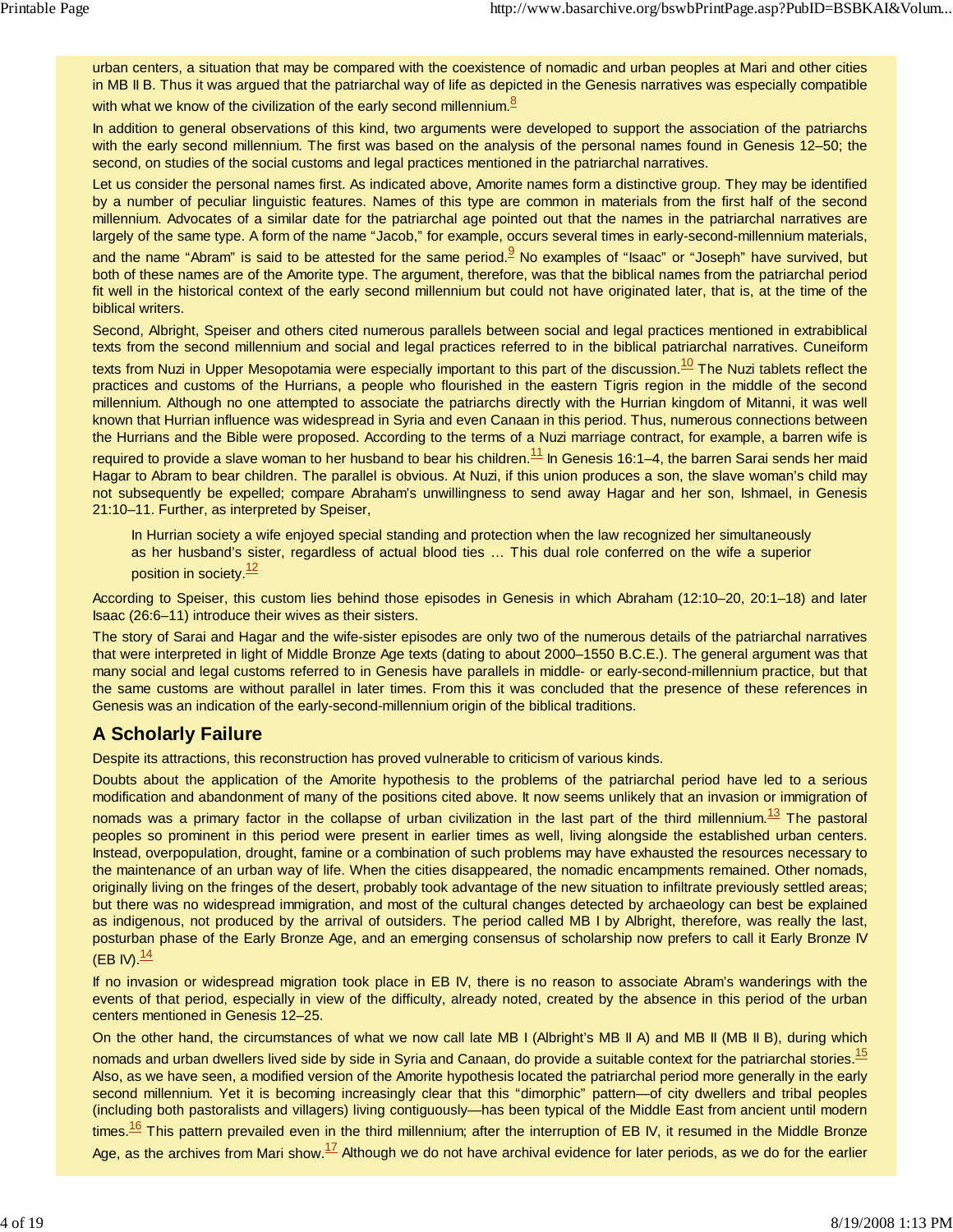period at Mari, there is no reason to doubt that the pattern persisted throughout the Late Bronze Age and beyond. The archaeological evidence and modern anthropological studies seem to confirm this.<sup>18</sup> That this dimorphic lifestyle is a fitting background for the stories about the patriarchs provides no basis for locating them in MB I and II in preference to other periods.

The other criteria urged in favor of an early second-millennium date for the patriarchal age have also been challenged. In almost every specific instance, the proposed parallels between details of the patriarchal stories and information found in surviving second-millennium documents have now been disputed.<sup>19</sup> Many of the parallels are no longer regarded as valid. In several other cases, the phenomena in question have been identified in texts from one or more later periods, thus diminishing the importance of the parallels for dating the patriarchal tradition. More particularly, the Nuzi evidence, which once figured so prominently in the discussion, has been vitiated by the discovery that the information it provides about private life reflects widespread Mesopotamian practices rather than distinctively Hurrian customs that might be assumed to have penetrated into Canaan. $\frac{20}{}$ 

We can no longer argue, for example, that the patriarchal names fit best into the early second millennium. Names similar or identical to the names found in Genesis are attested from a number of different periods. The identification of the name "Abram" or "Abraham" in Middle Bronze materials is uncertain or dubious, whereas forms of this name ("Abram," "Abiram") occur several times in texts from the Late Bronze Age (1550–1200 B.C.E.) and later. $\frac{21}{1}$  Moreover, names with the same structure are exceedingly common, attested in almost all periods. $^{22}$  Similarly, the name type to which "Isaac," "Jacob" and "Joseph" belong is widely distributed across the history of the ancient Near East. It is especially well known from Middle Bronze sources and, in fact, is the most characteristic type of Amorite name. $^{23}$  But there is no reason to believe that its use diminished significantly after the Middle Bronze Age; $\frac{24}{1}$  in the Late Bronze Age, it is well attested in Ugaritic and Amarna Canaanite names; $\frac{25}{1}$  and in the Iron Age it occurs in Hebrew inscriptions as well as in the Bible. $\frac{26}{1}$  While it is true that the name "Jacob" is very common in the Middle Bronze Age, it is also found in Late Bronze sources,  $\frac{27}{1}$  and related names occur in both Elephantine (fifth century B.C.E.) and Palmyrene (first century B.C.E. through third century C.E.) Aramaic. $\frac{28}{3}$ 

Similar difficulties arise with the proposition that the legal practices and social customs referred to in the stories in Genesis support a Middle Bronze date for the patriarchs. Reexamination of the second-millennium parallels proposed by Albright, Speiser and others has shown that many cannot be restricted to a single, early period. The Nuzi parallel to Genesis 16:1–4, for example, in which the barren Sarai provides her husband with her bondwoman, is not unique: The responsibility of a barren wife to provide a slave woman to her husband to bear children is cited in Old Babylonian, Old Assyrian and Nuzi texts (all from the Middle Bronze Age), but also in a 12th-century Egyptian document and a marriage contract from Nimrud, dated 648 B.C.E. $^{29}$  As for the biblical "wife-sister motif," it now seems doubtful that relevant parallel material is to be found in the Nuzi archives. In the contracts cited by Speiser, the adopting "brother" is usually not the future husband of the adopted woman. $\frac{30}{1}$  Although in one instance a "brother" does subsequently marry his "sister," this is a special case requiring a document of marriage to replace the earlier document of adoption. In the biblical stories, moreover, the designation of the wives of the patriarchs as sisters is a trick to protect the patriarchs from men who might lust after their wives, not a legal procedure intended to confer status. Speiser recognized this, suggesting that the "original" meaning was lost; but Speiser's

assumption is highly questionable in view of the inapplicability or at least ambiguity of the Nuzi parallels.<sup>31</sup>

## **The Search for the History of Tradition**

A second and very different attempt to trace the preliterary history of the patriarchal stories—undertaken at about the same time that Albright and the others were investigating the archaeological materials—is associated with the names of Martin Noth and his teacher Albrecht Alt. These two scholars sought to penetrate to an early stage in the patriarchal tradition through a critical analysis of the biblical literature itself.

On the basis of his study of the biblical materials pertaining to the premonarchical period, Noth was convinced that the larger entity of Israel had been formed by an amalgamation of various clans and tribes, a process that took place gradually during

the period of settlement in Canaan. $\frac{32}{5}$  From Noth's viewpoint, therefore, it seemed impossible that all of these clans and tribes could have known all of the traditions about the presettlement period—about the patriarchs, the captivity in Egypt and the Exodus, the wanderings in the wilderness, the revelation at Sinai and the conquest of Canaan. Instead, individual elements of these traditions must have been passed down within individual tribes or clans. As these groups were absorbed into the larger association of Israel, the various elements of tradition were combined and incorporated into a common heritage.

Drawing on the form-critical method devised by Hermann Gunkel, $33$  Noth tried to reconstruct the history of discrete units of tradition from their origin within a particular tribe or clan to their integration into the larger story. $\frac{34}{2}$  This method has been described as the "history of traditions."

A major clue to the origin of a particular element of a tradition is its connection with a region, place or other geographical feature. The narratives about the individual patriarchs have certain clear geographical connections. Abraham is generally associated with southern Canaan, and his principal residence is at the "oaks of Mamre" near Hebron (Genesis 13:18, 14:13, 18:1). Isaac dwells at the oases of Beersheba (Genesis 26:32–33) and Beer-lahai-roi (Genesis 24:62, 25:11). Jacob is most closely identified with Shechem (Genesis 33:18–19) and Bethel (Genesis 28:18–19, 35:1–8), though he also has important associations with the region of Gilead, east of the Jordan River (Genesis 31:43–50, 32:2–3, 32:30, 33:17). It therefore seemed likely to Noth that the traditions about Abraham came from the Judean hills, those about Isaac from southwestern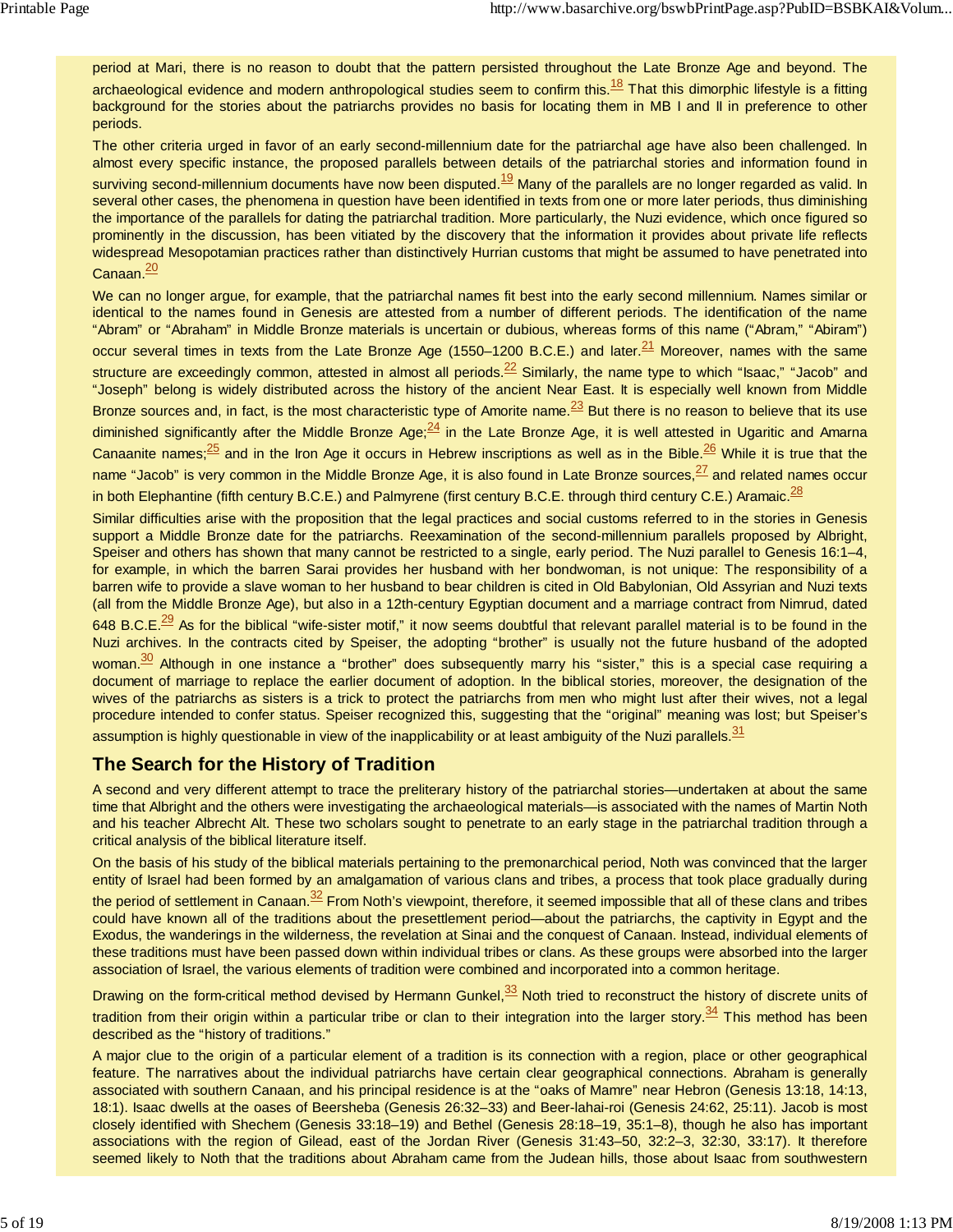Judah and the Negev and those about Jacob from the central Ephraimite hills. Noting that the immediate ancestor of the Israelites, Jacob (whose name is also Israel), is linked with the heartland of the country, Noth concluded that the Jacob tradition was the oldest component of the patriarchal lore. As Israel expanded southward, absorbing Judah and the northern Negev, Abraham and Isaac entered the tradition and then were linked by genealogy with Jacob. The priority eventually assigned to Abraham (the first patriarch) is an indication of the southern development of the tradition as it has come down to us.

When did this blending of patriarchal traditions take place? That is, when were the stories about Abraham and Isaac combined with those about Jacob? It is obvious that this development was completed during the time when the stories were

being transmitted orally, that is, before the composition of the so-called J source,  $\frac{d}{dx}$  the earliest of the literary strands in Genesis, in which Abraham, Isaac and Jacob are represented as members of the same family. The dates biblical scholars assign to J differ widely, however, ranging from the tenth to the sixth century B.C.E. A better clue to the date when the northern and southern patriarchal traditions were combined, therefore, is the priority that was assigned the southern patriarchs when the combination took place. The fact that a southern patriarch (Abraham) was regarded as the eldest suggests that the combination occurred at a time when Judah was in ascendancy over Israel. Such a political situation cannot have existed, however, before the establishment of the Davidic monarchy. Indeed, it is unlikely that Judah was incorporated into Israel before the reign of David.<sup>35</sup> And even if Judah was a part of Israel when David came to the throne, it had not been so for long, since the earliest tribal list makes no mention of the southern tribes (cf. Judges 5:14–18).

It is not likely, therefore, that patriarchal figures from the newly incorporated regions of Hebron and Beersheba, in the south, would have been accorded priority over the old Israelite patriarch Jacob before the radical realignment of power that took place when David the Judahite became king of Israel. The combination of traditions preserved in the patriarchal stories cannot have been complete before the end of the 11th century B.C.E. We must not forget, however, that this combination was one of the last phases of a lengthy and complex development that must have gone on for centuries. Noth believed that the development of the tradition was coeval with the development of Israel itself. That is, the process that shaped the patriarchal tradition was concurrent with the long series of clan and tribal alliances by which Israel grew from the earliest group that bore the name to a larger tribal association and, finally, to a kingdom.

Although Noth believed that the history of traditions allows us to trace the preliterary development of the traditions about the patriarchs, it provides only very indirect information about the patriarchs themselves. Noth did not deny that the patriarchs may have actually lived, but he believed that even if they did, they were now inaccessible as historical figures. Because the patriarchal traditions as we know them are products of the settlement period, he argued, they may not be relied upon to preserve authentic historical information about the patriarchal period itself.<sup>36</sup>

### **Another Scholarly Failure**

Noth assumed that the patriarchal tradition grew from small, originally independent literary units into its present complex pattern. In this assumption he followed Gunkel, who believed that folk literature evolved from short, simple units into extended, discursive complexes. Thus, for Noth, a story with a complex structure was necessarily late, whereas a simple narrative unit was likely to be early. Subsequent improvement in our understanding of oral literatures, however, has exposed

the error of this view.<sup>37</sup> We now know that in the preliterary, oral stage of transmission, long stories with complex structures were routine in most traditional literatures. Homer, for example, was almost certainly an oral poet; the Ugaritic<sup>e</sup> myths and epics, if they are not actual transcriptions of oral performances, stand very close to the stage of oral composition. Both the Homeric and Ugaritic literatures are characterized by extended narratives with complex structures.

Recent analysis of the patriarchal tradition itself shows that Noth's account of its evolution from isolated units to interconnected patterns requires revision. As we noted at the outset of our discussion, the story of the biblical patriarchs is a family story. The traditional complex that underlies the narratives of Genesis expresses, among other things, an elaborate account of kinship relationships that existed (or were believed to exist) between the ancestors of Israel and their neighbors. Modern anthropological research has shown that kinship patterns are very often the central factors in the social structure and self-definition of a community. In other words, the final constellation of stories is not just a magpie's nest of individual brief stories contributed by various clans and tribes, but has its own coherence as a complex genealogical narrative through which

Israel defined herself and her relationships with her neighbors.<sup>38</sup>

Did this genealogical pattern influence the evolution of the stories in Israelite oral traditions? To be sure, these stories are not mere "etiologies" of ethnic relationships, as some have maintained. The conflicts and personal relationships in the stories are so closely tied to the genealogical relationships that the two aspects—genealogy and story—were very likely intertwined in the oral traditions. Analogies from Arabic, Greek and other traditional literatures show this is to be expected in stories about a culture's ancestors. Therefore, it is reasonable to suggest that the genealogical structure of the stories is a feature not only of the final literary form, but also of the preliterary development of the stories.

If there is such an organizational structure inherent in the genealogical framework of the stories (though genealogies, too, are changeable over time), and if the length or complexity of a story has no intrinsic bearing on its date of origins, then the chief pillars of Noth's history-of-traditions method fall to the ground. This is not to say that all of Noth's conclusions are invalid, but

a more adequate method would be needed to substantiate any of them. $\frac{39}{2}$ 

## **A Kernel of History**

In contrast to the confident scholars of an earlier generation, today's historians of ancient Israel approach the prehistory of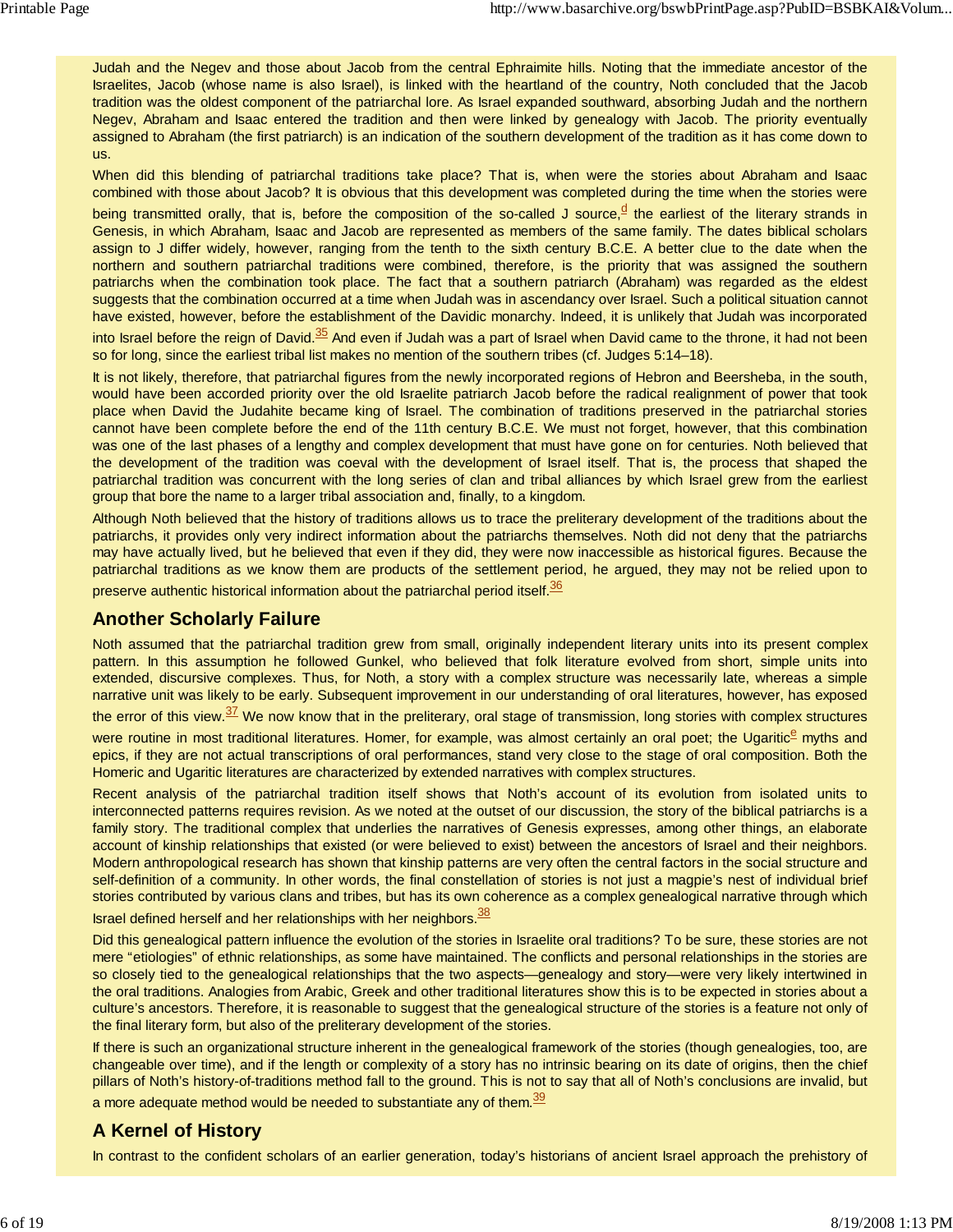Israel with extreme caution. Most remain convinced that the stories about Abraham, Isaac and Jacob contain a kernel of authentic history. Recognizing the complexity of the oral and literary development of the narratives in Genesis 12–50, however, they are reluctant to designate individual features as historically authentic. The best hope for success probably lies in the selective application of the methods used in the past (archaeology, philology and tradition history), supplemented or modified according to the results of more recent research, including studies using the methods of sociology and anthropology.

In this effort, we must always be aware that the patriarchal narratives are ideology, not history. They were cast into literary form in the first millennium B.C.E. by authors with varying political, theological and literary motivations. They cannot be approached as historiography in anything like the modern sense. If we tried to do so, we would not only arrive at a spurious prehistory of Israel but would also overlook the authentic information the patriarchal narratives provide.

It does not follow from this that Genesis 12–50 has no value for the reconstruction of the prehistory of Israel. It is safe to assume that the Israelites, like almost all other peoples, had traditions about their own past, and it seems likely that the biblical writers were drawing upon and interpreting these traditions.

Is it possible to separate the older from the more recent traditions in the current form of the literary compositions? We saw that Noth's approach was flawed, but, by heeding a principle stressed by Hermann Gunkel, we may be able to gain some reliable insights into the history of tradition.

In one of his early works, Gunkel formulated a still-viable rule for identifying old traditions:

Certain features, which once had a clear meaning in their earlier context, have been so transmitted in their newer setting as to have lost their meaningful context. Such ancient features, fragments of an earlier whole, are thus left without context in their newer setting and so appear hardly intelligible in the thought-world of the

narrator. Such features betray to the investigator the existence of an earlier narrative. $\frac{40}{40}$ 

A feature in a narrative that is anomalous in its present literary context, but which is intelligible in an earlier context, may be a relic of an earlier stage of the tradition. This principle is clearly illustrated by such anomalous stories in Genesis as the account of the sexual escapades of the Sons of God and the daughters of men in Genesis 6:1–4, where the brevity and obscurity of the story points to a fuller context in the preliterary oral tradition, perhaps even in pre-Israelite Canaanite tradition

where the Sons of God (literally Sons or Children of El, the high god of the Canaanite pantheon) are prominent figures.  $41$ 

By such means we are able to probe the preliterary traditions of the stories and discern aspects of their history that might otherwise be unnoticed. But to detect features that belong to an earlier historical context, we must first determine the historical context of the final form of the stories.

### **The Patriarchal History as Self-Understanding**

The story of the patriarchs in its final form reflects the self-understanding of the community at the end of the period of settlement, about 1000 B.C.E. (A few details suggest that the stories were first written down some generations later, perhaps

in the ninth or eighth century B.C.E.) $\frac{42}{5}$  Israel is represented as a 12-tribe entity with the southern tribes, and notably Judah, in full membership, something that probably did not occur until David's time. This scheme reflects considerable southern development: The eldest patriarch (Abraham) is especially associated with Hebron, the traditional capital of the Judean hill country in the southern part of the country; the second patriarch (Isaac) is at home even farther south, in the northern Negev. The patriarchal stories are not likely to have existed in this form before the institution of the Davidic monarchy in about 1000

B.C.E.<sup>43</sup> The priority of Abraham as the eldest patriarch suggests the intertribal relationship that existed during the reigns of David and Solomon and, in any case, reflects a Judahite point of view.

To a limited extent, the evolution of the tradition can be reconstructed from biblical and extrabiblical evidence. The 12 sons of Israel who appear in the current form of the stories about Jacob and Joseph reflect the tribal roster as it stood at the end of the process. A somewhat different list is preserved in Judges 5:14–18, part of an ancient poem describing the victory of the Israelite tribes over a Canaanite foe: Here there is no mention of the southern tribes, Judah and Simeon, suggesting that southern Canaan had not yet been incorporated into Israel. Moreover, Manasseh and Gad are also missing in this old poem, while two tribes are cited that do not appear in the later list, namely, Machir (Judges 5:14) and Gilead (Judges 5:17). $\frac{44}{1}$  This list in Judges 5 provides us with a glimpse of the tribal association as it stood about the middle of the 12th century, say 1150 B.C.E.<sup>45</sup> Moreover, we know that a group named Israel already existed, at least in rudimentary form, by about 1207 B.C.E., when the Egyptian king Merneptah boasted, on an inscribed stele, of having defeated a people named "Israel."<sup>46</sup>

It follows that tribal Israel existed in the central hills before 1150 B.C.E. and probably as early as 1207 B.C.E. Though this community may have been newly formed, it already had a sense of ethnic identity: Its members were Israelite or "Hebrew" and not something else. $47$  This identity found expression in and, at the same time, derived its authority from the ancestral tradition preserved in the patriarchal narratives of the Bible.

The insistence upon ethnic separateness is one of the most conspicuous features of this tradition. The stories uniformly assert that the ancestors of Israel were foreigners, not natives of Canaan. They came from "beyond the River," that is, beyond the Euphrates (cf. Joshua 24:2–3), in the region we call Mesopotamia (modern Iraq and eastern Syria). Whatever the ultimate origin of the term "Hebrews," this was the meaning it came to have in the tradition: The *'Ibrîm*, "Hebrews," were those who came from *'eµber*, "beyond," the Euphrates.

As explained in Chapter III, "The Settlement in Canaan: The Period of the Judges," the early Israelites were probably of diverse origin, and many or most seem to have been indigenous to Canaan. The strong insistence in the patriarchal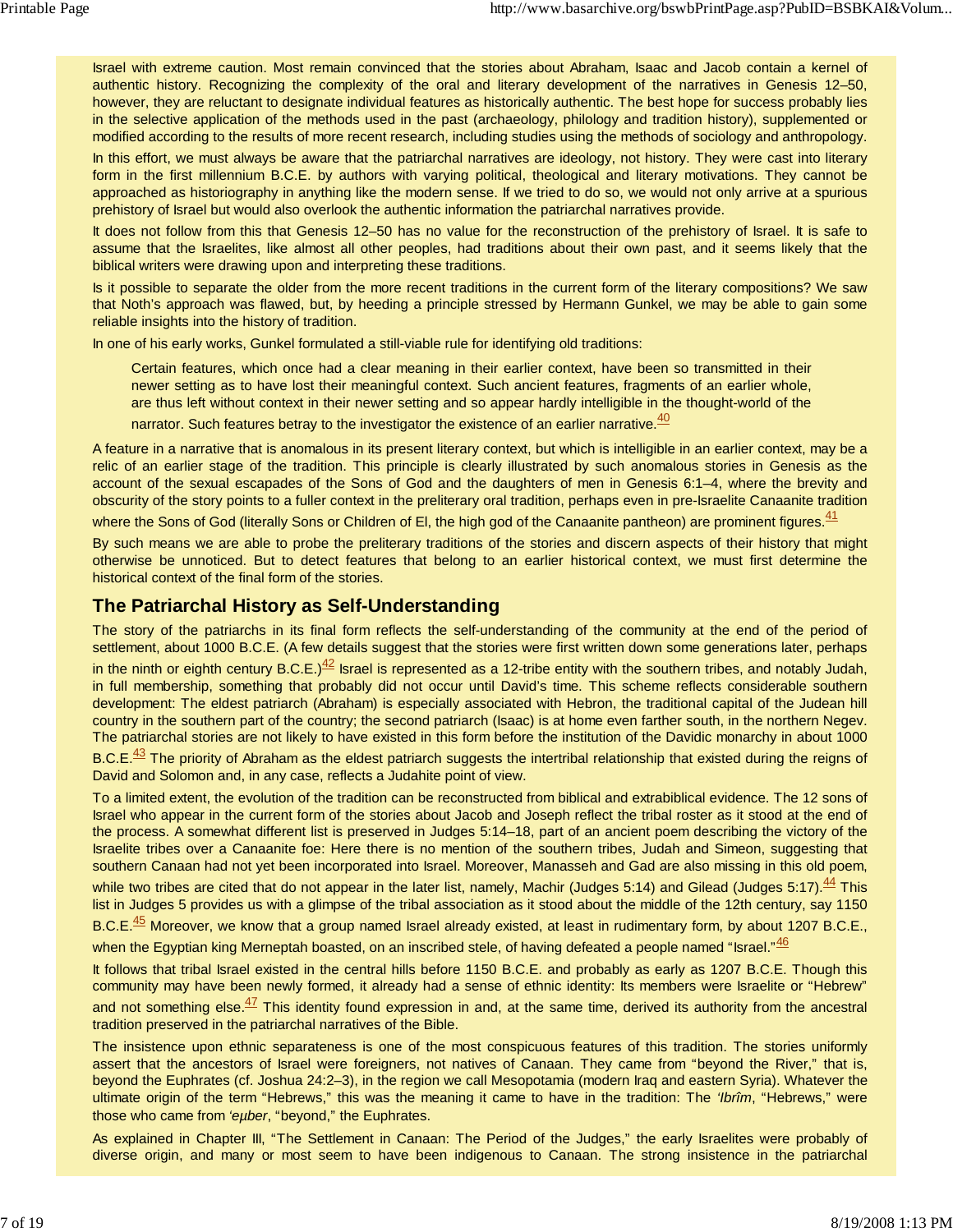narratives that the ancestors of Israel were not Canaanites is a reflection of the process of ethnic boundary-marking by which the early Israelite community was defined and by which its identity was subsequently maintained. This kind of boundary-

marking is well known to modern students of the social phenomenon of ethnicity.<sup>48</sup> In this case, it probably derives from the early conflict between the hill-dwelling people from whom Israel emerged and the population of the cities of the plains and valleys controlled by Egypt in the Late Bronze Age. Through the tradition of Mesopotamian origin, as well as through the biblical genealogical materials, the Israelites acknowledge ethnic solidarity with the peoples of the East, the Transjordanians and the Arameans, but deny any link with the peoples of the Egypto-Canaanite West.

The basic genealogical structure of the patriarchal tradition, therefore, emerged at the end of the Late Bronze Age, contemporary with the early formation of Israel. This conclusion, however, pertains only to the patriarchal tradition, not to the patriarchs themselves. We must now attempt to discover the extent to which the tradition was based on historical people and events.

This is a difficult task. As we have seen, the structure of the tradition came into existence at the same time as the community itself. A careful investigation of this structure and its purposes might help us understand the circumstances under which the community first coalesced in central Canaan, but this structure cannot be expected to shed light on an earlier period.

If we accept the genealogical self-understanding of the stories as stemming from the period of Israel's emergence as a nation (c. 1200–1000 B.C.E.), then, following the principle enunciated by Gunkel, we may ask whether any features that are anomalous in their current setting might be more intelligible in an earlier cultural or historical context. This is the most reliable procedure for detecting traces of the preliterary history of the tradition.

### **Personal Names and Geographical References Provide Clues**

In the patriarchal narratives, the personal names and geographical references provide the best clues for tracing historical memories. Two bodies of evidence provide the strongest indications for the roots of the tradition in pre- and early Israelite times, perhaps reaching back to the mid-second millennium B.C.E. These are (1) the divine elements in the patriarchal

names<sup>t</sup> and (2) the location of the patriarchal homeland in the Middle Euphrates region of Syro-Mesopotamia.<sup>49</sup>

In his groundbreaking essay of 1929, "The God of the Fathers," Albrecht Alt observed that the name Yahweh does not appear as part of patriarchal and tribal names. This indicates that the origins of the patriarchal tradition lie in early or pre-Israelite traditions. Two of the literary sources of the Pentateuch, E (the Elohist source) and P (the Priestly Code), explicitly date the revelation of the name Yahweh to the time of Moses (E in Exodus 3, and P in Exodus 6). As Alt observed:

The well-known restriction of the name of Yahweh to the period from Moses on, in the Elohist and Priestly treatment of the sagas, can hardly be explained as simply the result of later theories about Israel's prehistory without any basis in the tradition, although there is no doubt that it was quite consciously seized on by the authors of these narratives in order to mark off different eras in the past … The names of the tribes and their

forefathers do not give a single reliable indication of [Yahweh's] existence. $50$ 

By these arguments, Alt traces the origin of the pattern of divine names to early Israelite tradition, prior to the time of the Pentateuchal writers.

These arguments can be made even stronger, however. If we consider the position of the J source in this pattern, we find a systematic anomaly. After the creation story, J consistently refers to the Israelite deity as "Yahweh." (Alt plausibly explains the J [Yahwist] source's departure from this pattern as a function of J's universalistic theology reflected in the creation story.) But the personal names in the patriarchal narratives in J (as elsewhere) retain the divine element -*el* (as in the names Ishmael, Israel and Bethuel) rather than the divine element based on Yahweh. Not until the era of Moses do personal names contain the divine element derived from Yahweh (as in Joshua [*Yeho*shua] and Jochebed [*Yo*chebed], Moses' mother). How then are we to explain the absence of Yahweh as a divine element and the presence instead of -*el* in the patriarchal names? As noted, E and P explicitly state that the name Yahweh was not known to the patriarchs. We would therefore not be surprised to find -*el* names in the patriarchal narratives in E and P. But these -*el* names also show up in J despite J's overt use of only the name Yahweh to designate the Israelite God from the beginning of his patriarchal narrative. This is a clear indication that on one level J is drawing on the same traditions as E and P, even though J is trying on another level to reject that tradition. Despite J's use of the name Yahweh to designate the Israelite God, the personal names in J nevertheless preserve a tradition that the patriarchal God was not Yahweh, but El. Although J would have it otherwise, the God of the (patriarchal) fathers is El, as revealed by the divine element in the names in J's patriarchal narratives. According to Gunkel's principle, "Such features betray to the investigator the existence of an earlier narrative." Here we detect a clear trace of the history of the tradition in which the patriarchs worshiped El.

Is there an earlier historical or cultural context within which this preservation of an El tradition is intelligible? Canaanite religious texts from ancient Ugarit, dated to about 1400 B.C.E., tell us that the high god of the Canaanite pantheon was indeed named El.<sup>51</sup> Moreover, Frank Moore Cross has demonstrated that several of the titles of the deity named El in the patriarchal narratives (such as El-Shaddai, God of the [Sacred] Mountain) have close parallels in the titles and descriptions of Canaanite El. $52$  We may conclude that the use of divine names in the patriarchal narratives preserves an early tradition of the patriarchal worship of the god El. This tradition, understood by the biblical writers as describing pre-Mosaic times, finds its intelligible context in the culture of Canaan in the second millennium B.C.E. and in Israel (note the name El in Isra-*el*) of the premonarchic period.<sup>53</sup> In other words, the presence of El and the absence of Yahweh in the patriarchal names preserve memories of pre- and early Israelite times of the second millennium B.C.E.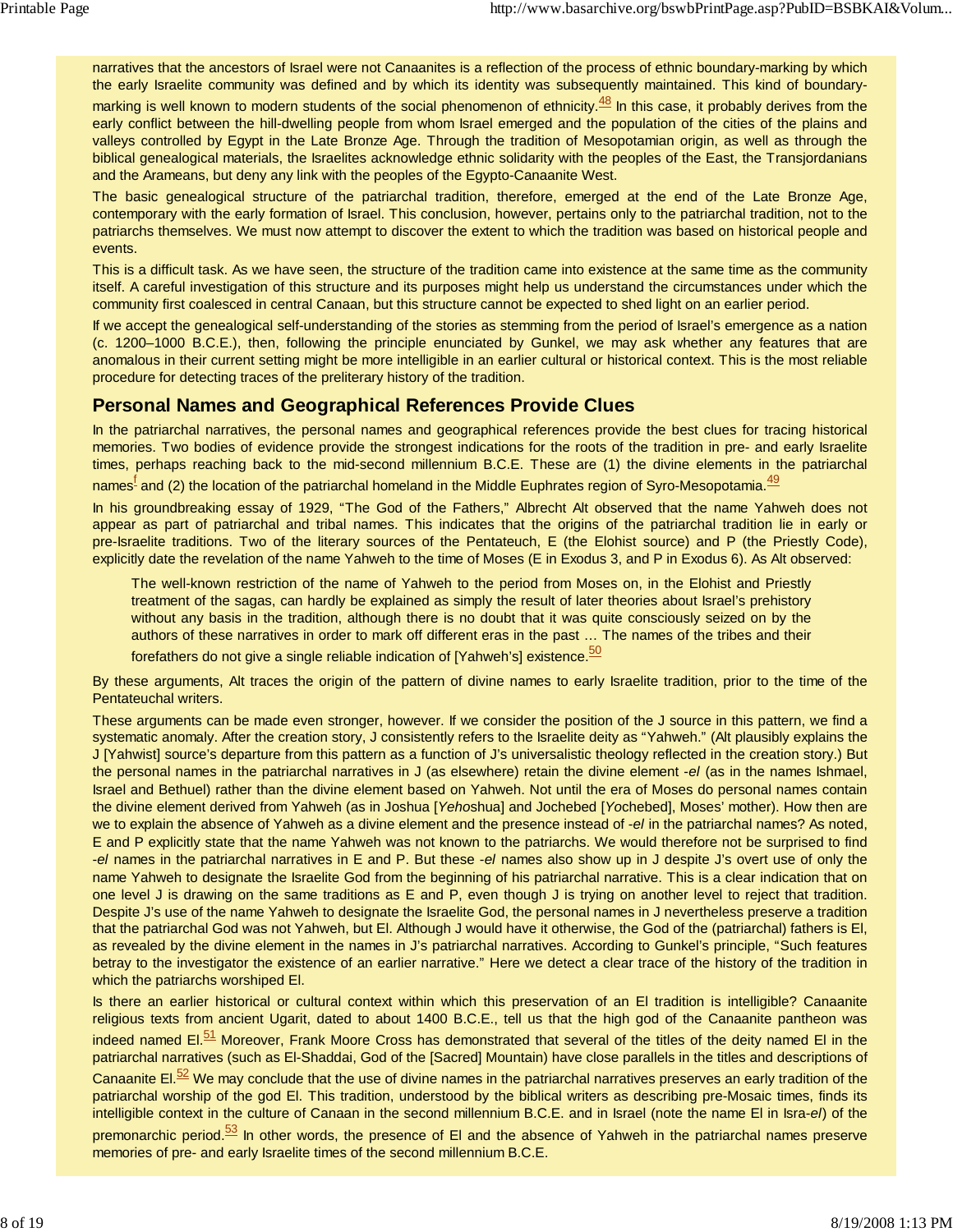A second body of evidence, the geographical references to the patriarchal homeland in the region of Haran, corroborates the evidence of personal names and points us to the mid-second millennium B.C.E. The Amorite hypothesis advanced by Albright and others has been justly criticized and generally abandoned (see above). But amid the wreckage of this hypothesis, some features remain that require us to consider an early date. The region of Haran in the Middle Euphrates region of Syro-Mesopotamia was the home of the Arameans, not the Amorites, from the 12th century B.C.E. onwards. If the region of Haran is where the patriarchs go to live with—and marry—their kin (Genesis 24 and 29), then for Iron Age Israelites this designates the patriarchs as Aramean. Hence the prayer in Deuteronomy 26:5: "My father was a wandering (or perishing) Aramean," referring to the patriarchal homeland. The problem with this tradition is that it clashes with the cultural context of the first millennium B.C.E.; from the time of David, the Arameans were enemies of Israel. No group would trace its ancestral homeland to the home of its enemies unless the tradition was so well established that it had no choice but to do so.

Following Gunkel's principle, we should look for a historical context within which this anomalous tradition is intelligible. For this we must look to the period prior to the 12th century B.C.E., back when the region of Haran was the homeland of a rural people we call the Amorites.<sup>54</sup> The Amorites of this period were pastoralists and agriculturalists living in a tribal society. They spoke an early Northwest Semitic dialect (or dialects). What we know of their lifestyle and religion is comparable to the picture of the patriarchs in Genesis.<sup>55</sup> The divine name El is found commonly in Amorite personal names, and in Akkadian texts this god is referred to as "El Amurru," El of the Amorites.<sup>56</sup> Thus the tradition of the patriarchal homeland in the region of Haran is intelligible in the context of Amorite culture in the Middle and Late Bronze Ages, but its Aramean context would be exceedingly strange in the Iron Age (the time when the narrative was written). The first-millennium identification of the patriarchs with the hated Arameans makes sense only as a revision (according to the then-current ethnic map) of a much older tradition.<sup>57</sup>

Neither of these arguments constitutes definitive proof that the patriarchal traditions stem from Canaanite or Amorite culture of the mid- to late second millennium B.C.E. But our application of Gunkel's principle suggests that this derivation is plausible. These traces of the history of the patriarchal traditions point to earlier oral narratives in Israel and pre-Israelite Canaan that told of the ancestors' migration from the Amorite homeland in Syro-Mesopotamia to Canaan, and their devotion to the ancestral god El.

This historical reconstruction has several intriguing implications. It indicates that some early Israelites traced their ancestry to Syro-Mesopotamia and felt an ethnic kinship to that region. It also means that a strong substratum of El-worship merged with or transformed itself into the worship of Yahweh. El was worshiped in the Amorite region of Syro-Mesopotamia as well as in the Canaanite region farther west. The spread of El-worship was probably a contributing factor in the formation of a common Israelite identity among the diverse groups in the hill country during Iron Age I (1200–1000 B.C.E.). The equivalence between El and Yahweh was perhaps made by another group, the Moses-group who recounted their momentous escape from Egypt via Midian (see Chapter II, "Israel in Egypt: The Egyptian Sojourn and the Exodus"). The merging of El and Yahweh in the religion of Israel corresponds to the merging of different groups in early Israel—some with stories of Syro-Mesopotamian origins, and some with memories of slavery in Egypt and Yahweh's revelation at Mt. Sinai. Somehow—and the details elude us—these different groups coalesced into a single ethnic identity, and the stories coalesced into the complex epic traditions that join together Syro-Mesopotamia, Egypt and Sinai, with all paths leading to the Promised Land.

## **Are the Patriarchs Genealogical Fictions?**

The invention of ancestors is a common way of establishing the kinship bonds that are necessary for the cohesion of a community. The practice is known among modern Bedouin, and it is well attested in antiquity. The "Amorite" dynasties of Hammurabi of Babylon and Shamshi-Adad I of Assyria shared a common tradition about their tribal origins, and many of the

names of their early ancestors are also known as names of West Semitic tribes.<sup>58</sup>

Similar fictitious heroes are frequently encountered in biblical genealogies, and often their origins can be traced. Jerahmeel, for example, was the name of a non-Israelite tribe living somewhere in the Negev in the time of David (1 Samuel 27:10, 30:29). In the course of time, however, the Jerahmeelites were incorporated into Judah, and the new relationship was expressed genealogically by the identification of Jerahmeel as a great-grandson of Judah in a line collateral to that of David (1 Chronicles 2:9, 25–27).

There is no question that the patriarchal genealogies contain the names of many individuals who originated as fictitious

eponyms.<sup>g</sup> Moab and Ben-ammi, the sons of Lot and ancestors of the Moabites and Ammonites (Genesis 19:37–38), are obvious examples, as is Shechem son of Hamor, the prince of the city of Shechem (Genesis 34:2). Sometimes these figures play prominent roles in the story, as in the case of Ishmael, the ancestor of the Ishmaelites (cf. Genesis 16:10–12, 17:20, 25:12–16). The Edomite genealogy recorded in Genesis 36 contains a mixture of personal and tribal or clan names. Esau's (Edom's) eldest son, for example, bears the name "Eliphaz," which has the form of a personal name. Eliphaz was probably a hero of the past rather than an eponym (cf. Job 2:11), but his sons' names (Genesis 36:11–12) include eponyms of well-known tribes or places, including Teman, the home of the Eliphaz of the Book of Job. This, then, is what we expect from the early genealogies: a few names of traditional heroes sprinkled among a preponderance of eponymic names derived from clans, tribes, places or regions.

### **Abraham**

Abraham seems to belong in the former category. His name (in contrast to those of Isaac, Jacob, Israel and Joseph) appears only as a personal name in the Bible, never as a tribal or local designation. Thus it seems fairly certain that he was not an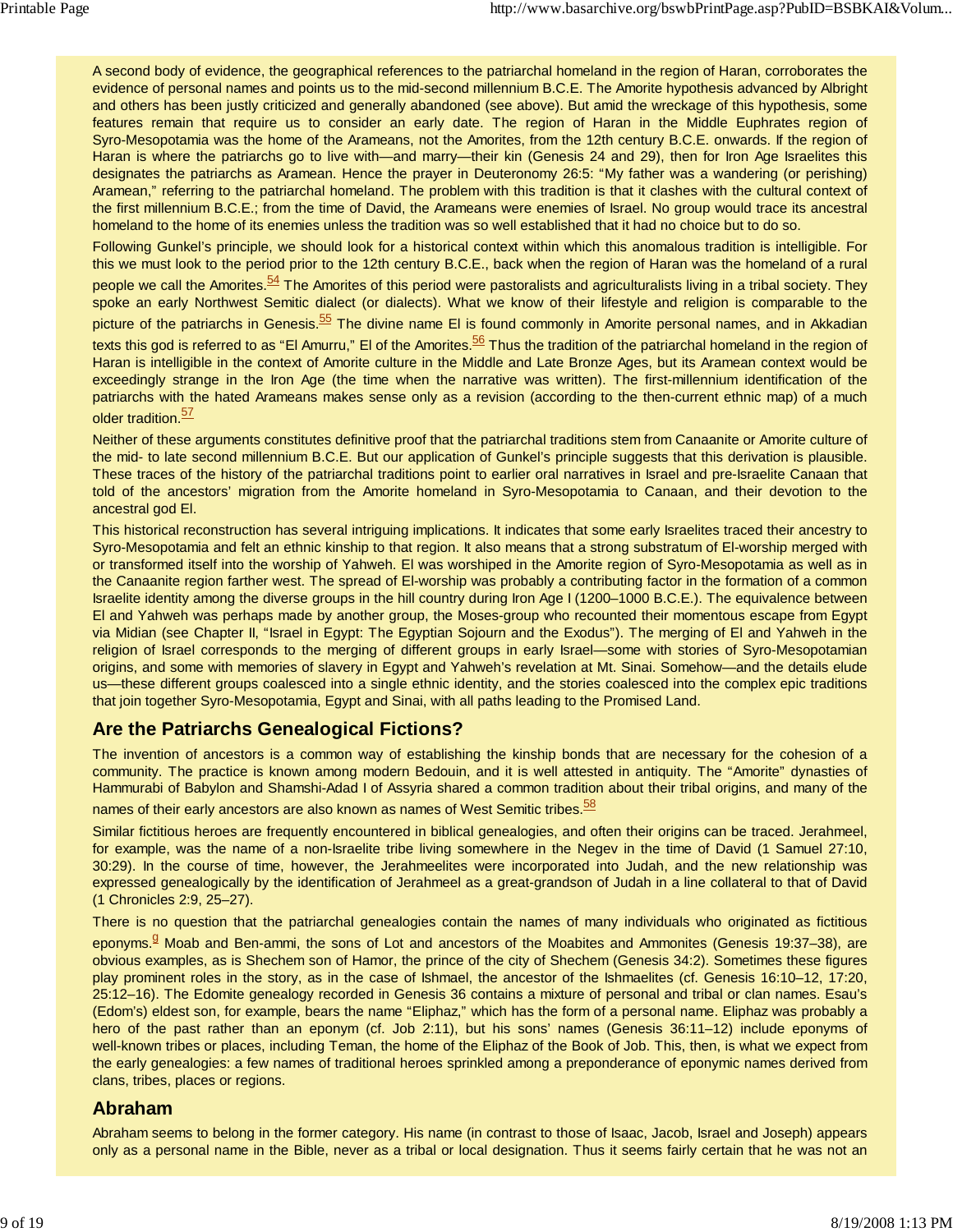eponymous ancestor. He may have been a historical individual before he became a figure of tradition and legend. If so, however, it seems impossible to determine the period in which he lived. "Abram," at least in the form "Abiram," is a very common type of name, known in all periods. It is especially well attested in the Late Bronze Age (1550–1200 B.C.E.), <sup>59</sup> though this may be no more than a coincidence. The variants "Abram" and "Abraham" arose in different languages and dialects.<sup>60</sup>

Nor can we determine whether any of the biblical stories told about Abraham has a historical basis. The claim that Abraham came to Canaan from Mesopotamia is not historically implausible. Such a journey could have taken place in more than one historical period. As we have seen, however, the insistence that the Israelites were not Canaanite in origin was so pervasive that the belief that the first patriarch came from a foreign land could have arisen as part of the ethnic boundary-marking that characterized the development of the tradition. Still, the connections between the family of Abraham and the city of Haran in northern Mesopotamia (Eski Harran or "Old Haran" in modern Turkey) are very precise in our earliest narrative source (J, or the Yahwist). Terah, Nahor and Serug—Abraham's father, grandfather and great-grandfather (Genesis 11:22–26)—seem to be the eponymous ancestors of towns in the basin of the Balikh River, near Haran. All three names appear in Assyrian texts from the first half of the first millennium B.C.E. as the names of towns or ruined towns in the region of Haran, namely, Til-(sha)-Turakhi (the ruin of Turakh), Til-Nakhiri (the ruin of Nakhir) and Sarugi. Earlier, in the second millennium B.C.E., Til-Nakhiri had been an important administrative center, called Nakhuru. The patriarchal connection with this region may be rooted in historical memories of Amorite culture of the second millennium B.C.E.

Abraham is represented as the founder of religious sites in the regions of Shechem (Genesis 12:7), Bethel/Ai (Genesis 12:8, cf. 13:4), Hebron (Genesis 13:18), Mount Moriah (Genesis 22:2) and Beersheba (Genesis 21:33). As Benjamin Mazar has noted, all these sites lie within the boundaries of early Israelite settlement in Iron Age I (1200–1000 B.C.E.).<sup>61</sup> These stories present Abraham as the founder of major cultic sites both in Manasseh-Ephraim and in Judah, the dominant tribes of the north and south. Here we see Abraham functioning as the founder of a common social and religious identity, uniting northern and southern tribes.<sup>h</sup>

The earliest reference to Abraham may be the name of a town in the Negev listed in a victory inscription of Pharoah Shishak I (biblical Sheshonk). The campaign occurred in about 925 B.C.E. during the reign of Rehoboam (1 Kings 14:25–26; 2 Chronicles 12:2–12). A place-name in the Negev section of the inscription is *pa' h\a-q-ru-'a 'i-bi-ra-ma*, which is best read "the fortification of Abram" or, more simply, "Fort Abram." $62$  The location and chronological context of this site make it plausible that the Abram after whom the site was named was the Abram of biblical tradition. Although we cannot be certain of this identification, the place name probably indicates the presence and importance of the Abram/Abraham tradition in the tenth century B.C.E.

#### **Isaac**



#### *Hershel Shanks*

**Beersheba well. According to Genesis 26:18–25, "Isaac dug again the wells of water that had been dug in the days of his father Abraham; for the Philistines had stopped them up after the death of Abraham … [Isaac] went up to Beersheba … [and] Isaac's servants dug a well." Dated by the excavator to the 13th century B.C.E., this 100-foot-deep shaft at Beersheba may be the well the author of this passage had in mind.**

The biblical Isaac has clear geographical associations with the northern Negev, and particularly the oases of Beersheba and Beer-lahai-roi (Genesis 24:62, 25:11, 26:32–33). The archaeological record indicates that this area was not settled before the end of the Late Bronze Age. Expansion into the Negev from the north began no earlier than the latter part of the 13th century B.C.E. Archaeological excavations at Beersheba have shown that a deep well associated with the sanctuary was dug at about this time.<sup>63</sup> Apparently, this is the well mentioned in Genesis 21:25 and 26:25. The settlement of the Negev spread southward and was complete by the 11th century.  $64$  This shows that the attachment of the patriarchal tradition to the Beersheba region cannot have preceded the 12th century and, in fact, may have occurred later as a part of the southern development of the tradition in the time of David and Solomon.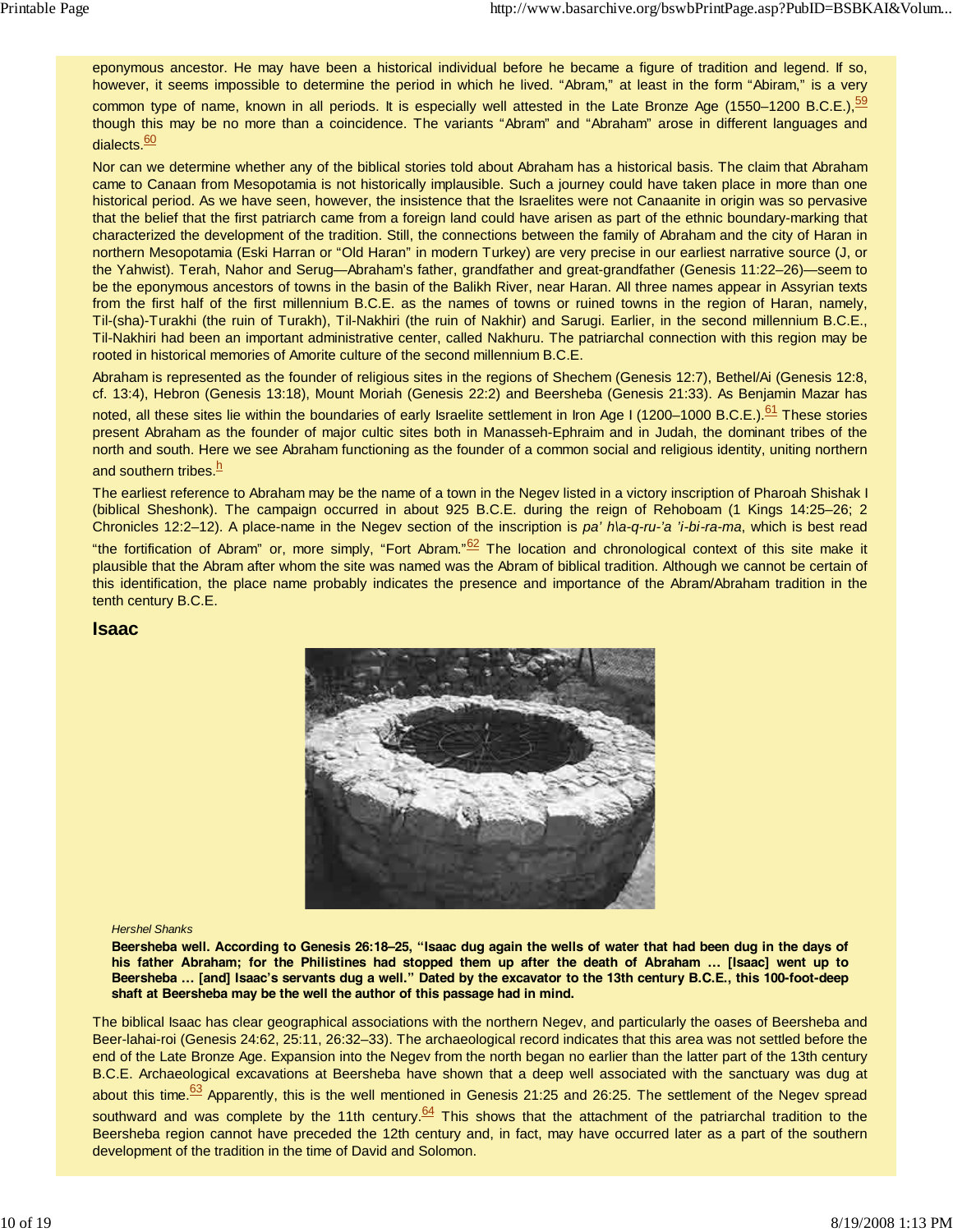As we have noted, "Isaac" is structurally suitable as a personal, tribal or geographical name. We might expect the meaning of the name to indicate which of these possibilities is most likely. Though it is unattested outside the Bible, we assume that "Isaac" is a shortened form of a name like "Isaac-El," which may mean "May [the god] El smile," that is, "May El look favorably upon."<sup>65</sup> If this is correct,<sup>i</sup> the name then seems equally acceptable as the designation of an individual, group or place. In referring to the northern kingdom in the eighth century, moreover, Amos twice uses the name Isaac as parallel to Israel (Amos 7:9, 16). This usage must reflect a recollection of the name Isaac as a designation for the northern tribal region.<sup>66</sup> In this light, it is intriguing to note that J depicts Isaac as the founder of the religious site at Beersheba (Genesis 26:23, 25), a southern shrine to which northerners made pilgrimage (Amos 5:5, 8:14).

### **Jacob**

According to Genesis, the events of Jacob's birth and childhood take place at Beersheba, Isaac's home; but after returning from Haran, Jacob lives in the region of Shechem in the central hill country. He is the founder of the religious site of Bethel (Genesis 28:10–22, 35:1–15), and like Abraham he builds an altar at Shechem (Genesis 33:18–20). Both sites are in the north. It is not surprising that Jacob dwells in the central hill country, since at this point Jacob *is* is Israel. The historical association of Israel with the central hills was strong, as its persistence during the time of David and beyond shows. In contrast to Abraham and Isaac, therefore, Jacob was never thought of in close association with the southern part of the country.

It is generally agreed that the biblical name "Jacob" is a shortened form of "Jacob-El" or something very similar. An early form of "Jacob," constructed with "El" or another divine name, was a common West Semitic personal name of the Middle Bronze Age and the Hyksos period, when Egypt was ruled by Asiatic princes (c. 1675–1552 B.C.E.).<sup>67</sup> It is also attested at Ugarit (in Syria) in the Late Bronze Age, but it does not appear again (outside of the biblical patriarchal narratives) until the Persian period. "Jacob-El," however, was also a Late Bronze Age place-name. It occurs in lists of enemies conquered by Thuthmosis

III (c. 1479–1425 B.C.E.) and other kings of Egypt.<sup>68</sup> Most of the identifiable names in these documents refer to cities, though some designate districts and even tribal groups. Because of the loose organization of the lists, the precise location of

Jacob-El cannot be determined. It is clear, however, that it was in central Canaan,  $\frac{69}{10}$  most probably in the general vicinity of Rehob and Beth-Shean, both of which lay north of Shechem. $\frac{70}{2}$  In view of the proximity of both time and place, therefore, it does not seem reckless to conclude that the Jacob-El conquered by Tuthmosis had something to do with the biblical Jacob tradition.

We must ask, then, which had priority, the patriarch Jacob or the place Jacob-El. The name probably means "Let El protect," and this seems equally suitable as the name of a person or a place. It is possible that there was an early hero called Jacob-El who gave his name to the town or district mentioned in the Egyptian lists. $\frac{11}{1}$ 

Archaeologist Aharon Kempinski suggested, on the basis of a scarab of Jacob-Har found in a tomb at Shiqmona, Israel, dating to the 18th century B.C.E., that the later Hyksos king of Egypt named Jacob-Har may be the descendant of a local Palestinian king of the same name. This local ruler may be the Jacob for whom the place was named. $^{72}$  Although this argument is speculative, it offers an intriguing possibility for the origin of the Jacob tradition in the central hills of Palestine in the second millennium B.C.E.

In the Bible, Jacob has two names. According to the earliest written account, Jacob was given the name Israel after wrestling with a divine being on the bank of the Jabbok River (Genesis 32:28–29). $\frac{k}{ }$  In the latter part of Genesis, the two names Jacob and Israel are used more or less interchangeably. Modern biblical scholars have explained this in a variety of ways. Noth concluded that Israel, the collective name of the tribes, was assigned to the patriarch Jacob at a fairly late point in the development of the tradition.<sup>73</sup> On the other hand, the elaborate genealogical structure of the tradition was itself an early feature; the purpose of this structure was to give a social definition to Israel. Jacob, the eponym of the people or district of Jacob-El, was the key figure in the genealogical scheme. It is very likely, then, that he was identified as Israel, the eponym of the newly emerging community, when the kinship tradition was devised at the time of the formation of the tribal alliance.

This is not to suggest that the name "Israel" was invented at this time. Several scholars have attempted to identify a distinctive group of traditions around a patriarch Israel, whom they would distinguish from Jacob,  $74$  and it is possible that

there was some kind of early tribal group in the central hills called Israel. $^{75}$  In fact, however, our sources give us no hint of the use of the name in Canaan before the time of Merneptah (c. 1207 B.C.E.), which, as we have seen, must have been very close to the time of the formation of the community itself. Since we know that the population of the hill country was growing steadily at this time,<sup>76</sup> we must also consider the possibility that the name "Israel" was brought into the region by one of the arriving peoples.

Finally, Jacob's relationship with Esau may predate the identification of the two brothers with Israel and Edom in the genealogical structure. As Gunkel noted, Esau's name and personality have little to do with Edom, which had a reputation for wisdom in biblical tradition. $\frac{77}{1}$  Gunkel associated the conflict of the two brothers with a cultural memory of the ascent of herders over hunters in Palestinian history, which Noth localized to the history of Gilead.<sup>78</sup> It is doubtful, however, that a socioeconomic history of the region can be derived from the rivalry between the two brothers. The relationship is more adequately characterized as a conflict between civilization and nature. Note the consistent series of contrasts between Jacob and Esau in Genesis 25 and 27: man of the tents (civilized habitat) vs. man of the steppe (wild habitat); cooking (characteristic of human culture) vs. hunting (common to humans and predatory animals); cunning intelligence vs. stupidity;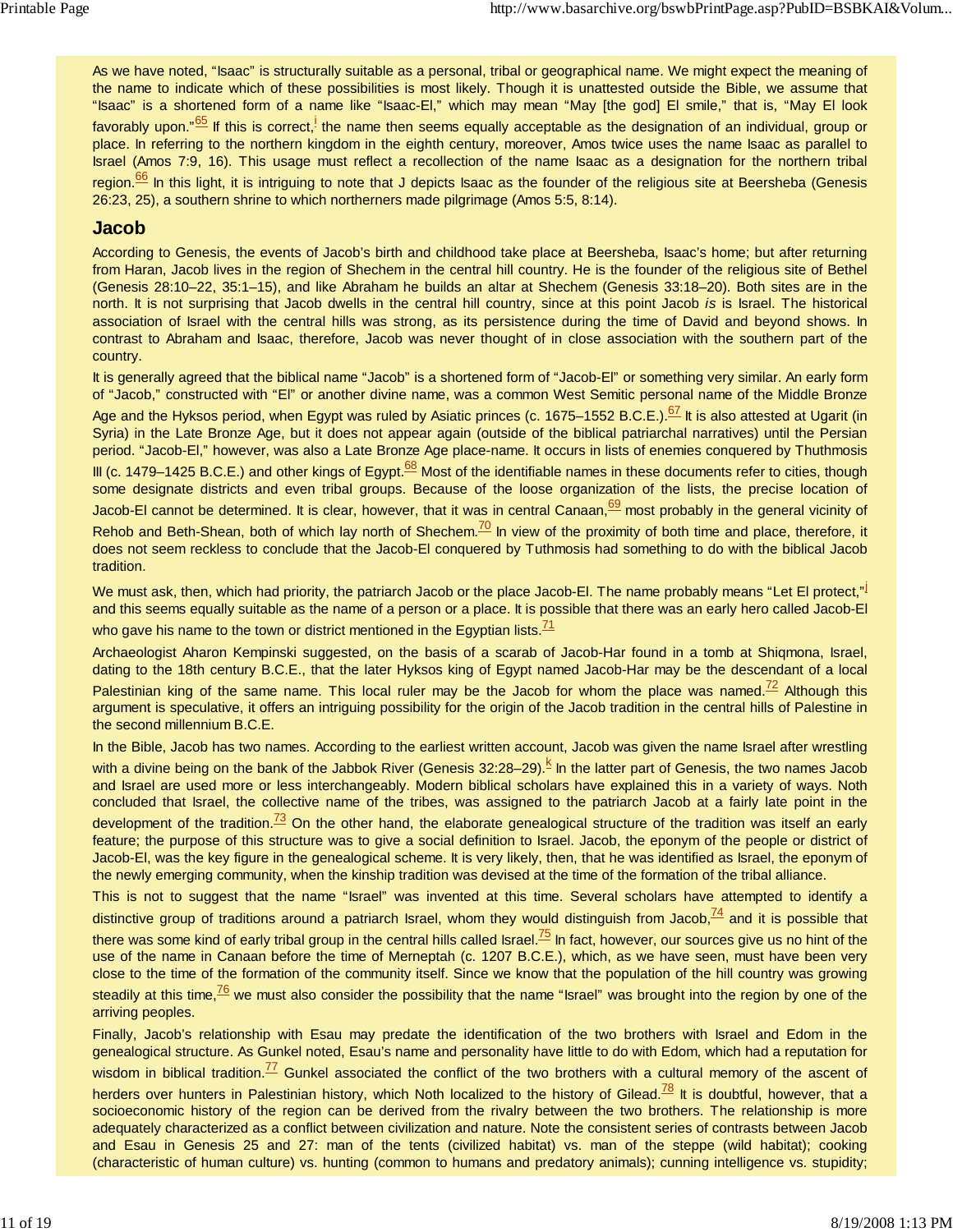smooth skin vs. hairy skin; domestic animals (as meal and disguise) vs. wild game; and, finally, the culmination in blessing and political dominance vs. curse and subjection. (Compare the way Gilgamesh and Enkidu are contrasted in the Mesopotamian Gilgamesh epic.)<sup>79</sup> The fraternal relationship, therefore, falls into the category of ethnic boundary-making, as one's own ancestor is identified with civilization in contrast to another's ancestor, who is wild and uncivilized (compare the characterization of Ishmael, as opposed to Isaac, in Genesis 16:12 and 21:20, and the parentage of Ammon and Moab in Genesis 19). In other words, the relationship between Jacob and Esau is best comprehended as an expression of cultural and ethnic self-definition. This feature may predate the identification of the two with Israel and Edom, but it continues to function in this identification.

### **Joseph**

Turning finally to the sons of Israel, we begin by recalling that the name "Joseph" belongs in the category of "Isaac," "Jacob" and "Israel," as noted earlier. We assume that it is a shorter form of "Joseph-El," which means "May El increase," and this too seems equally suitable as a personal, tribal or geographical designation.<sup>!</sup> Thus it is possible that Joseph was a hero of the past or the fictitious eponym of a group or district. The latter possibility is suggested by the use of "the house of Joseph" as a collective designation for the northern tribes in the literature of the early monarchy (2 Samuel 19:21) and elsewhere. A strong case can be made, however, that this expression was coined after the unification of Judah and Israel as a term parallel to "the

house of Judah."<sup>80</sup> References to a tribe of Joseph, moreover, are rare and appear only in late materials (Numbers 13:11, 36:5). It thus seems more likely that "Joseph" was a personal name belonging to a local hero of the past.<sup>81</sup> During the period of the formation of the Israelite community, Joseph was identified as a son of Jacob and the father of the tribal eponyms Ephraim and Manasseh.

The special prominence of Joseph in the biblical narrative must be, at least in part, a reflection of the eminence of "the house of Joseph" at the end of the settlement period (about 1000 B.C.E.) and the continuing historical importance of the Manasseh-Ephraim region. Scholars believe that the long story about Joseph and his family in Genesis 37 and 39–47 originated independently of the other patriarchal narratives. This story depicts Joseph as preeminent among his brothers and as the favorite of his father, Jacob (Israel). The story was probably passed down orally among the inhabitants of the region around Shechem and Dothan (cf. Genesis 37:12 and 37:17), in the heart of the traditional territory of Ephraim and Manasseh, the two "half-tribes" of Joseph's sons. In an early form, this story may have eulogized Joseph, the tribal patriarch, as a man who went to Egypt as a slave and rose to a position of authority in the Egyptian court.

Many scholars believe that the events described in the story of Joseph have an ultimate basis in historical fact. It has often been supposed, especially by those scholars who believe that Abraham, Isaac and Jacob lived in the Middle Bronze Age (about 2000–1550 B.C.E.), that Joseph lived during the so-called Hyksos period (c. 1675–1552), when Egypt was ruled by two dynasties of Asiatic princes. The scholars who hold this view argue that since Joseph was himself an Asiatic, he would have been most likely to find a favorable reception from an Asiatic king of Egypt. Moreover, the capital of Egypt during the Hyksos period was located in the eastern Delta, which is generally agreed to have been the site of the biblical "land of Goshen," where the family of Joseph settled (Genesis 45:10, 46:28-29, 47:1).<sup>82</sup>

But even if the general outline of the Joseph story is based on the life of a historical individual, it is unlikely that much of the information found in Genesis 37 and 39–47 is historically factual. The biblical Joseph story has more in common with a historical romance than a work of history. Its carefully planned story line is fashioned from narrative motifs that were widespread in the literature and folklore of the ancient Near East. The episode of Potiphar's wife, who accuses Joseph of attempted rape after she fails to seduce him (Genesis 39:6b–20), has numerous parallels in the literature of the ancient world,<sup>83</sup> including the popular "Tale of Two Brothers" of XIXth-Dynasty Egypt (13th century B.C.E.).<sup>84</sup> The motifs of dreams and dream interpretation are found in literature, folklore and myth throughout antiquity.<sup>85</sup> The convention of the seven lean years is known from Egyptian, Akkadian and Canaanite literature.<sup>86</sup>

Further, the author of the biblical Joseph story displays only a limited knowledge of the life and culture of Egypt.<sup>87</sup> Recalling the hot wind that blows across the Transjordanian plateau into Israel, he writes of the east wind scorching pharaoh's grain

(Genesis 41:23, 27), but in Egypt it is the south wind that blights crops. $88$  The titles and offices the author assigns to various Egyptian officials have closer parallels in Syria and Canaan than in Egypt.<sup>89</sup>

There are a number of authentic Egyptian details in the Joseph story, but these details correspond to the Egyptian way of life in the author's own day, not in the Hyksos period. The king of Egypt is called "Pharaoh," an Egyptian phrase meaning "great house," which was not used as a title for the king before the reign of Thutmosis III (c. 1479–1425 B.C.E.). In Genesis 47:11, the area in which the family of Joseph settles is called "the region of Rameses," a designation that could not have been used earlier than the reign of Ramesses II (c. 1279–1213 B.C.E.). $^{\underline{m}}$ 

Some of the personal names in the story are Egyptian. Joseph's wife is called Asenath (Genesis 41:45), which could correspond to one of several Egyptian names from the second and first millennia B.C.E.<sup>90</sup> The name of Asenath's father is Potiphera (Genesis 41:45), and this name has been found on an Egyptian stele dating to the XXIst Dynasty (c. 1069–945 B.C.E.) or later.<sup>91</sup> The name of Joseph's Egyptian master, Potiphar (Genesis 37:36), is probably a shorter form of the name Potiphera. Joseph's own Egyptian name, Zaphenath-paneah (Genesis 41:45), has no exact parallel in extant Egyptian records, but names with a similar structure are attested from the XXIst Dynasty and later. $92$ 

It is unlikely, therefore, that the Joseph story as we know it in the Bible was composed before the establishment of the United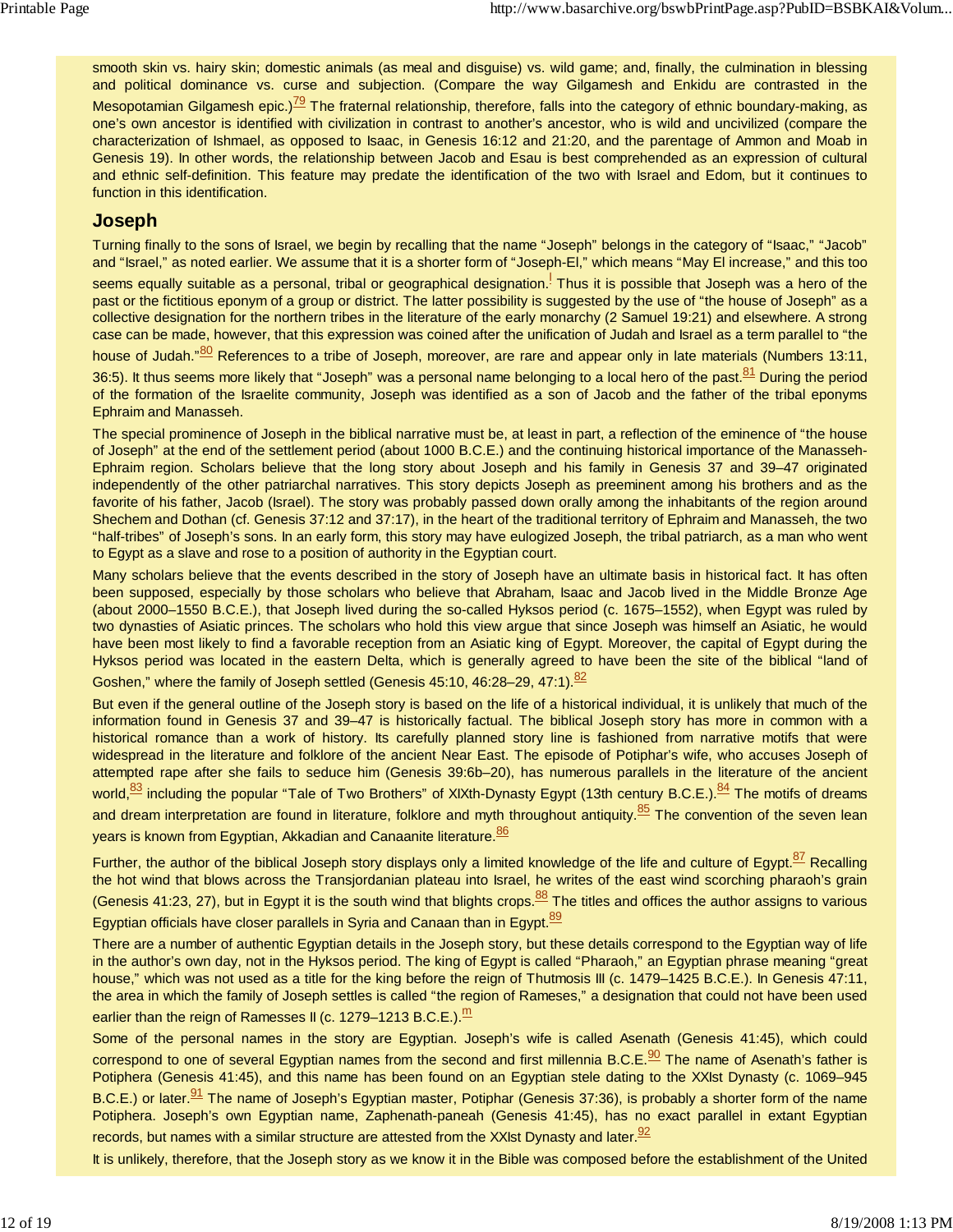Kingdom (that is, before about 1000 B.C.E.). Many of the elements of the plot and most of the narrative details are fictional. It does not follow from this, however, that the tradition upon which the story is based is unhistorical. We cannot exclude the possibility that there was a historical Joseph who went to Egypt as a slave and rose to a position of power there.

Egyptian records from the Middle Kingdom to the Roman period cite numerous individuals of Syrian, Canaanite and nomadic origin who rose to high positions in the Egyptian government.<sup>93</sup> An especially interesting parallel to the story of Joseph is that of an Asiatic named Irsu, who seized power in Egypt during a period of hardship (probably famine) at the end of the 19th Dynasty (c. 1200 B.C.E.).<sup>94</sup> Many Egyptologists believe that Irsu was another name for Bay, the powerful chancellor who ruled Egypt during the minority of the last king of the XIXth Dynasty and who may have come from Palestine.<sup>95</sup>

Clearly, then, the biblical description of Joseph's career is historically plausible in its general outline. We might surmise that Joseph was the leader of a group of people from the vicinity of Shechem and Dothan who migrated to Egypt seeking pasturage during a time of drought in Canaan. Such groups are amply attested to in Egyptian records. In a text from the reign of Merneptah (c. 1212–1202 B.C.E.), for example, a frontier official reports:

[We] have finished letting the Bedouin tribes of Edom pass the Fortress [of] Mer-ne-Ptah … which is (in)

Tjeku $^0$  ... to the pools of Per-Atum $^0$  ... which are (in) Tjeku, to keep them alive and to keep their cattle alive. $\frac{96}{}$ 

Alternatively, the people of the central hills may have preserved memories of Hyksos kings of local origin (perhaps even from the line of a local king named Jacob) and combined these memories with the tradition of the Exodus of slaves from Egypt. By this means the patriarchal stories may have been joined with those of the Exodus, yielding a coherent epic tradition, uniting all the tribes. Of course these are mere speculations about the history of the Joseph tradition. We have few clues from the narrative itself.

### **Jacob's Other Sons**

The names of most of the other sons of Jacob (Israel) do not have the form of personal names. Several are geographical names. "Asher" was a name by which the Egyptians knew the coastal region north of Carmel in the Late Bronze Age.  $\frac{97}{1}$ "Judah," "Ephraim"<sup>D</sup> and "Naphtali" seem first to have been the names of ranges of hills (cf. Joshua 20:7); the people who inhabited the hill country of Judah were called *beûnê yeûhûdâ*, "the children of Judah," or "Judahites"; and so on.<sup>98</sup> The name "Benjamin" probably arose from the location of the tribe's territory; it lay to the south of the other (northern) tribes, so that the people were called *beûnê yaµmîn* "the children of the south," or "Benjaminites."<sup>99</sup>

On the other hand, the names of a few of the sons of Jacob (Israel) do take the form of personal names. "Simeon" and "Manasseh," for example, are most easily understood in this way, $\frac{100}{2}$  and the corresponding tribes may have been named after tribal heroes or even patriarchs. In the genealogical structure, the 12 sons of Israel are eponyms of the 12 tribes of Israel, created in the course of the evolution of the Israelite tradition during the period of settlement. The process of community formation, which began in about 1200 B.C.E., at the end of the Late Bronze Age, presupposes the existence of the tribes with established names. The origin of the various tribal names—whether derived from geographical associations, ancestral traditions or something else—was already in the remote past. When the tribes were joined together into the larger entity of Israel, their kinship was expressed in terms of brotherhood; and a group of 12 sons, the eponyms of the 12 tribes, was assigned to the patriarch Jacob (Israel).

It follows from all this that the setting of the prehistory of the Israelite community was the central hill country, between the valley of Aijalon and the Beth-Shean corridor, in the Late Bronze Age. This region was very sparsely populated before 1200

B.C.E.,<sup>101</sup> suggesting that the people among whom the Israelite tradition germinated were pastoralists, as the patriarchal stories would lead us to expect. They venerated a local hero called Abram or Abraham, who was probably already regarded as a patriarchal figure; that is, he was identified as the ancestor of one or more of the groups in the region. Jacob and Isaac may also have been revered as ancestors in local tribal lore.

These proto-Israelites were hill people and shepherds, and they must have seen themselves as distinct from the peoples of

the cities, which, in this period, were situated on the coastal plain and in the major valleys.<sup>102</sup> This was the period of Egypt in Canaan, but the remoteness of the highlands from the population centers and the major trading routes sheltered Israel's forerunners from the full influence of Egypt. These circumstances were favorable to the creation of a national community larger than the city-states of the Bronze Age, $\frac{103}{2}$  a development that needed only an increase in population to make it possible. This requirement was fulfilled at the end of the Late Bronze Age when new peoples penetrated into the forests of the Ephraimite plateau and the saddle of Benjamin to the south. At this time a larger tribal alliance was formed, and the old relationships were formalized genealogically. Abraham was identified as the father of Isaac and Isaac of Jacob. Jacob became the father of a large group of sons, eponyms of the various groups and districts that made up the new alliance. A core group of this alliance (to which the Merneptah Stele refers) bore the collective name "Israel." Thus the eponym Israel had an equal claim to the status of tribal father, and he was identified with Jacob.

#### **Footnotes:**

**a.** B.C.E. (Before the Common Era) and C.E. (Common Era) are the alternative designations for B.C. and A.D. often used in scholarly literature.

**b.** This is the earliest period in Israel's history when written historiography could be expected to develop. See Chapter IV, "The United Monarchy: Saul, David and Solomon," by André Lemaire on the period of the United Kingdom.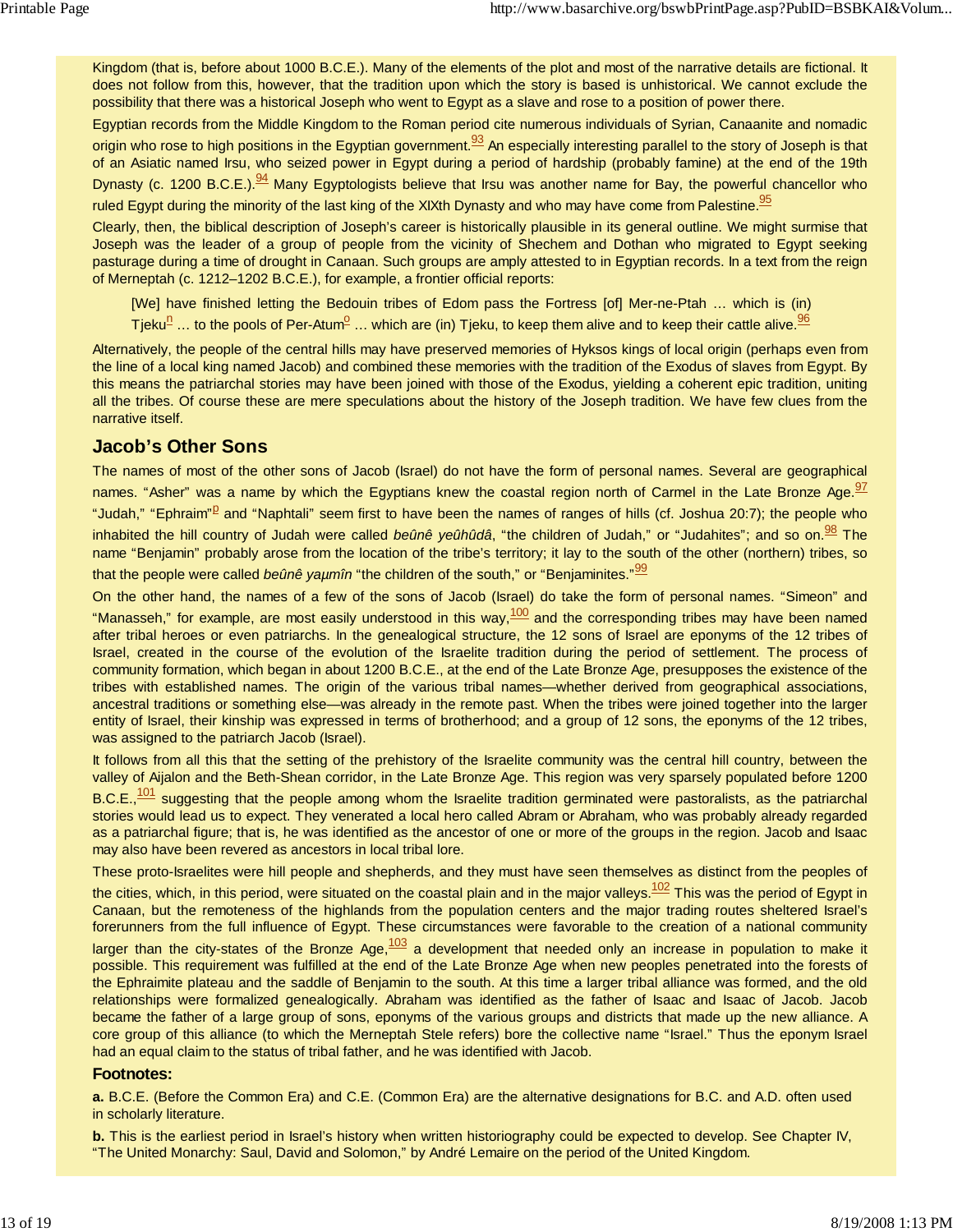**c.** These include the various cities of the Jordan Valley (Genesis 14:2), the Philistine city of Gerar (Genesis 20:1), the fortified city of Hebron (Genesis 23:2), etc.

**d.** According to the documentary hypothesis, the Pentateuch is an amalgam of at least four strands or sources: the J source (the Yahwist); the E source (the Elohist); the P source (Priestly material) and the D source (Deuteronomistic material). J and E were combined before the introduction of D and P. Many scholars now doubt that E had an independent existence apart from J.

**e.** Ugarit was the name of a city on the northern coast of Syria that flourished in the 14th and 13th centuries B.C.E. A large cuneiform archive has been found at the site, modern Ras Shamra.

**f.** Personal and tribal names often incorporated elements of divine names, called theophoric elements, as in *Yeho*-shua (which includes a divine element based on Yahweh) and Isra-*el*.

**g.** To repeat, an eponym is a person, real or imaginary, from whom the name of a later group is derived or is supposed to be derived.

**h.** Amos's references to Beersheba (in the south) as a pilgrimage shrine for northerners (Amos 5:5, 8:14) is consistent with the connection between Abraham and Beersheba in the E source, and must derive from some prior northern religious association with Beersheba. (On the affinities between E and Amos, see recently Karel van der Toorn, *Family Religion*, pp. 261–264.) In the J source, Abraham's southerly home is Hebron, not Beersheba (which is founded by Isaac in J), an address that points to Hebron's importance in Judah in the Davidic period (2 Samuel 5:1–5, 15:7–10).

**i.** Our uncertainty about this meaning arises from the fact that the verbal element does not have quite this sense elsewhere; it ordinarily means "laugh, laugh at, sport, jest."

**j.** The verb is known with this meaning in Ethiopic and Old South Arabic but not in biblical Hebrew.

**k.** According to the later account in Genesis 35:6–10, the renaming took place at Bethel.

**l.** That is, it might be a wish for another child (cf. Genesis 30:24) or for the increased fertility or prosperity of a tribe or town.

**m.** It is possible, however, that "in the region of Rameses" in Genesis 47:11 is a scribe's gloss, intended to harmonize the account of the Israelites' entry into Egypt with the statement in Exodus 1:11 that locates the Israelites in "Pithom and Raamses."

**n.** "Tjeku" is the Egyptian name for the land called Goshen in the Bible.

**o.** Per-Atum is biblical Pithom (Exodus 1:11).áEphraim and Manasseh were sons of Joseph and grandsons of Jacob (Israel). According to Genesis 48:5, however, they were adopted by their grandfather.

**p.** Ephraim and Manasseh were sons of Joseph and grandsons of Jacob (Israel). According to Genesis 48:5, however, they were adopted by their grandfather.

#### **Endnotes:**

**1.** The viewpoint is illustrated very well by the second chapter of William F. Albright's *Yahweh and the Gods of Canaan* (Garden City, NY: Doubleday, l968), titled "The Patriarchal Background of Israel's Faith." Its fullest expression is perhaps the discussion in John Bright, *A History of Israel* (Philadelphia: Westminster, 3rd ed., 1981), pp. 67–102.

**2.** See especially Ephraim A. Speiser, *Genesis*, Anchor Bible 1 (Garden City, NY: Doubleday, 1964).

**3.** Albright, *From the Stone Age to Christianity* (Garden City, NY: Anchor/Doubleday, 2nd ed., 1957), p. 241.

**4.** Albright, *The Biblical Period from Abraham to Ezra* (New York: Torchbooks/Harper & Row, 1963), p. 5.

**5.** G. Ernest Wright, *Biblical Archaeology* (Philadelphia: Westminster, rev. ed., 1962), p. 40.

**6.** Wright, *Biblical Archaeology*, p. 50, note 5.

**7.** See William G. Dever, "Palestine in the Second Millennium BCE: The Archaeological Picture," in *Israelite and Judaean History*, ed. John M. Hayes and J. Maxwell Miller (Philadelphia: Westminster, 1977), pp. 70–120, especially pp. 99–101.

**8.** The most forceful and complete statement of this position is probably that of Roland de Vaux (*The Early History of Israel*, trans. David Smith [Philadelphia: Westminster, 1978], pp. 161–287

**9.** Cf. John Van Seters, *Abraham in History and Tradition* (New Haven, CT: Yale Univ. Press, 1975), pp. 40–42, and Thomas L. Thompson, *The Historicity of the Patriarchal Narratives*, ZAW supp. 133 (Berlin: de Gruyter, 1974), pp. 22–36.

**10.** Speiser, *Genesis*, passim; Cyrus H. Gordon, "Biblical Customs and the Nuzu Tablets," *Biblical Archaeologist Reader* 2, ed. E. F. Campbell and David Noel Freedman (Garden City, NY: Anchor/Doubleday, 1964), pp. 21–33.

**11.** Speiser, *Genesis*, pp. 120–121; Gordon, "Biblical Customs", pp. 22–23

**12.** Speiser, *Genesis*, p. xi; for Speiser's full discussion, see "The Wife-Sister Motif in the Patriarchal Narratives," in *Biblical and Other Studies*, ed. A. Altmann (Cambridge, MA: Harvard Univ. Press, 1963), pp. 15–28; also in *Oriental and Biblical Studies*, ed. Jacob J. Finkelstein and M. Greenberg (Philadelphia: Univ. of Pennsylvania, 1967), pp. 62–82.

**13.** See especially the studies of Dever, "The Beginning of the Middle Bronze Age in Syria-Palestine," in *Magnalia Dei; The Mighty Acts of God—Essays on the Bible and Archaeology in Memory of G. Ernest Wright*, ed. Frank M. Cross et al. (Garden City, NY: Doubleday, 1976), pp. 3–38; "The 'Middle Bronze I' Period in Syria and Palestine," in *Near Eastern Archaeology in the Twentieth Century: Essays in Honor of Nelson Glueck*, ed. J. A. Sanders (Garden City, NY: Doubleday, 1970), pp. 132–163; "New Vistas in the EB IV ('MB I') Horizon in Syria and Palestine," *BASOR* 237 (1980), pp. 35–64.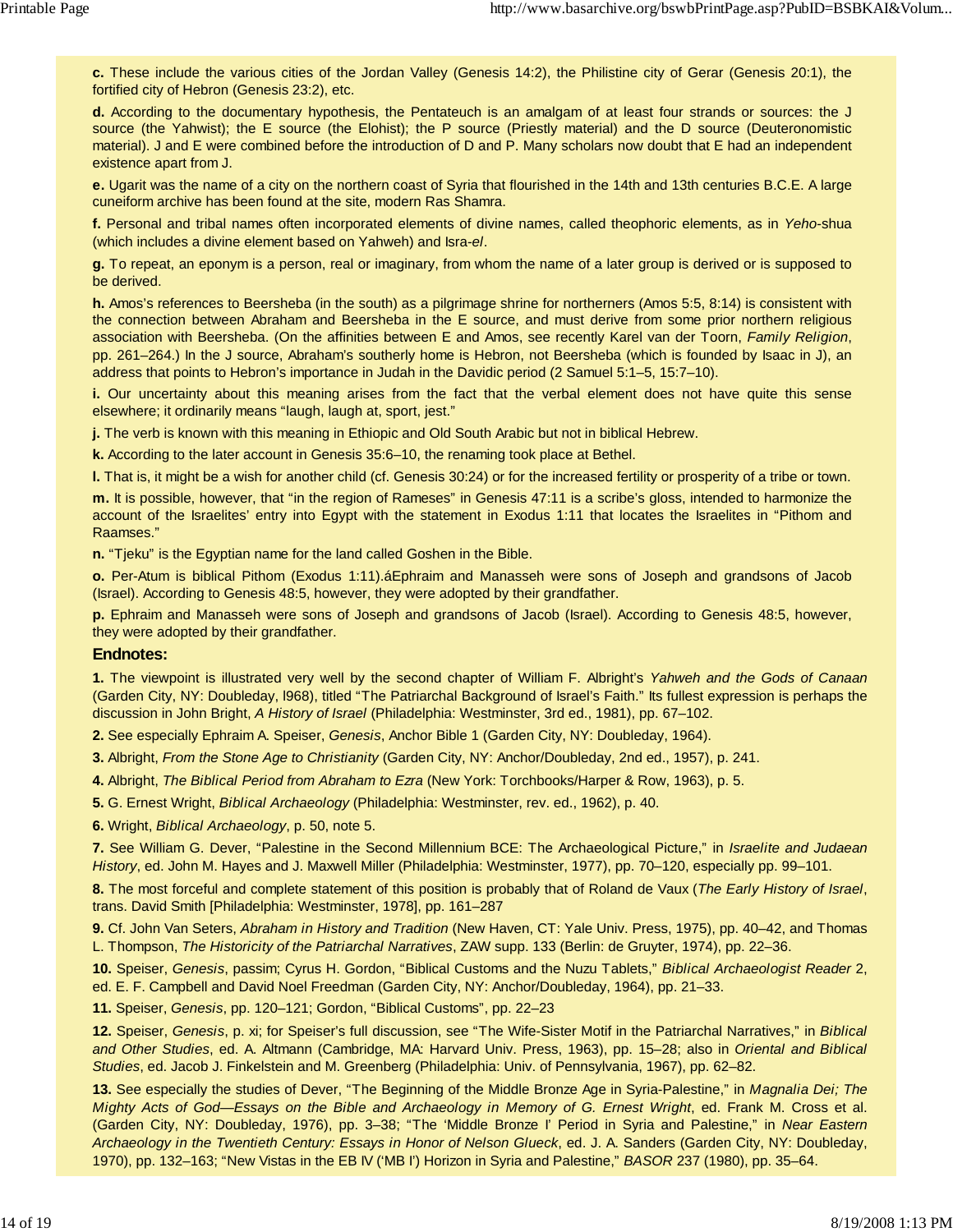**14.** Many scholars also now believe that Albright's dates for this period were about a century too low. Our dating and periodization of the Middle Bronze Age, in contrast to the scheme developed by Albright, are shown in the following chart. In general we follow William G. Dever:

| <b>Date</b>      | <b>Archaeological Period Albright's Scheme Albright's Date</b> |                       |               |
|------------------|----------------------------------------------------------------|-----------------------|---------------|
| 2250-2000 EB IV  |                                                                | <b>MB</b> I           | 2100-1900     |
| 2000-1800 MB I   |                                                                | <b>MB</b> II A        | 1900-1750     |
| 1800-1630 MB II  |                                                                | <b>MB</b> II <b>B</b> | 1700-1600     |
| 1630-1550 MB III |                                                                | MB II C               | $1600 - 1550$ |

**15.** See the cautious conclusions of Dever ("Palestine in the Second Millennium," pp. 117–120).

**16.** This has been shown in several studies by M. B. Rowton, including the following: "Autonomy and Nomadism in Western Asia," *Orientalia* 42 (1973), pp. 247–258; "Urban Autonomy in a Nomadic Environment," JNES 32 (1973), pp. 201–215; "Dimorphic Structure and the Problem of the 'Apirû-'Ibrim," JNES 35 (1976), pp. 13–20.

**17.** See J. T. Luke, *Pastoralism and Politics in the Mari Period: A Re-Examination of the Character and Political Significance of the Major West Semitic Tribal Groups on the Middle Euphrates, c. 1828–1753 B.C.* (Ph.D. dissertation, Univ. of Michigan [Ann Arbor, MI: University Microfilms, 1965]); V. H. Matthews, *Pastoral Nomadism in the Mari Kingdom ca. 1830–1760 B.C.*, ASOR Dissertation Series (Cambridge, MA: ASOR, 1978).

**18.** See the literature cited in Dever, "Palestine in the Second Millennium," pp. 102–111.

**19.** The two studies that were most effective in calling attention to the problems with the early-second-millennium hypothesis were Thomas L. Thompson, *The Historicity of the Patriarchal Narratives*, ZAW supp. 133 (Berlin: de Gruyter, 1974), and John Van Seters, *Abraham in History and Tradition* (New Haven, CT: Yale Univ. Press, 1975). See also Nahum Sarna, "Abraham in History," **BAR** 03:04, December 1977, pp. 5–9.

**20.** Cf. Barry L. Eichler, "Nuzi and the Bible: A Retrospective," in H. Behrens, D. Loding, and M. Roth, eds., *DUMU-E2- DUB-BA-A: Studies in Honor of Åke W. Sjöberg* (Philadelphia: University Museum, 1989), pp. 107–19.

**21.** Cf. Van Seters, *Abraham in History*, pp. 40–42, and especially Thompson, *Historicity of the Patriarchal Narratives*, pp. 22–36, for complete citation of the extrabiblical materials. In the Bible, "Abiram" is the name of a Reubenite who participated in the revolt against Moses in the wilderness (Numbers 16:1) and of the firstborn son of Hiel the Bethelite, who founded Israelite Jericho in the ninth century B.C.E. (1 Kings 16:34).

**22.** Compare the name "Ahiram" and its shortened form "Hiram." In the Bible it is mentioned as the name of a son of Benjamin, a clan of Benjaminites (Numbers 26:38); the Phoenician king contemporary with David and Solomon (2 Samuel 5:11; 1 Kings 5); and the craftsman who supervised the building of Solomon's Temple (1 Kings 7:13). It appears in Phoenician inscriptions as the name of a tenth-century B.C.E. king of Byblos and an eighth-century B.C.E. king of Tyre. See also Thompson, *Historicity of the Patriarchal Narratives*, pp. 29–31, and Van Seters, *Abraham in History*, p. 41.

**23.** Cf. Herbert B. Huffmon, *Amorite Personal Names in the Mari Texts* (Baltimore, MD: Johns Hopkins Press, 1965), pp. 63–86.

**24.** *Pace* Kenneth Kitchen in his review of *Ancient Israel*, ed. Hershel Shanks, *Themelios* 15:1 (October, 1989), p. 25. Kitchen's statistical analysis of name-types is dependent on random archaeological finds and cannot claim any kind of scientific consistency. Cf. William G. Dever's criticisms of Kitchen's use of such archaeological data: "Is This Man a Biblical Archaeologist?" **BAR** 22:04, July/August 1996, p. 63.

**25.** Cf. Frauke Gröndahl, *Die Personennamen der Texte aus Ugarit*, Studia Pohl 1 (Rome: Pontifical Biblical Institute, 1967), pp. 41–42.

**26.** For a sample of the insciptional evidence, see Jeffrey H. Tigay, *You Shall Have No Other Gods: Israelite Religion in the Light of Hebrew Inscriptions*, Harvard Semitic Studies 31 (Atlanta: Scholars Press, 1986), pp. 52–56, 85. For biblical names, see Martin Noth, *Die israelitischen Personennamen im Rahmen der gemeinsemitischen Namengebung*, Beiträge zur Wissenschaft vom Alten und Neuen Testament, III/10 (Stuttgart: Kohlhammer, 1928; reprint Hildesheim: Olms, 1966), pp. 27–28.

**27.** As a place name in Palestine, "Jacob-'el," to be discussed below, and as a personal name at Ugarit, *ia-qub-ba'l* = *ya'qub-ba'l*, "Jacob-Baal." Cf. Gröndahl, *Personennamen*, p. 41.

**28.** Martin Noth, *Die israelitischen Personennamen*, pp. 45–46. See further, Thompson, *Historicity of the Patriarchal Narratives*, pp. 43–50.

**29.** Van Seters, *Abraham in History*, pp. 68–71; cf. Thompson, *Historicity of the Patriarchal Narratives*, pp. 252–269.

**30.** Van Seters, *Abraham in History*, pp. 71–76.

**31.** Cf. Thompson, *Historicity of the Patriarchal Narratives*, pp. 243–248.

**32.** Noth, *The History of Israel*, trans. P. R. Ackroyd (New York: Harper & Row, 1960), pp. 53–84.

**33.** According to Hermann Gunkel, the critical time in the formation of the patriarchal traditions was the preliterary, oral stage,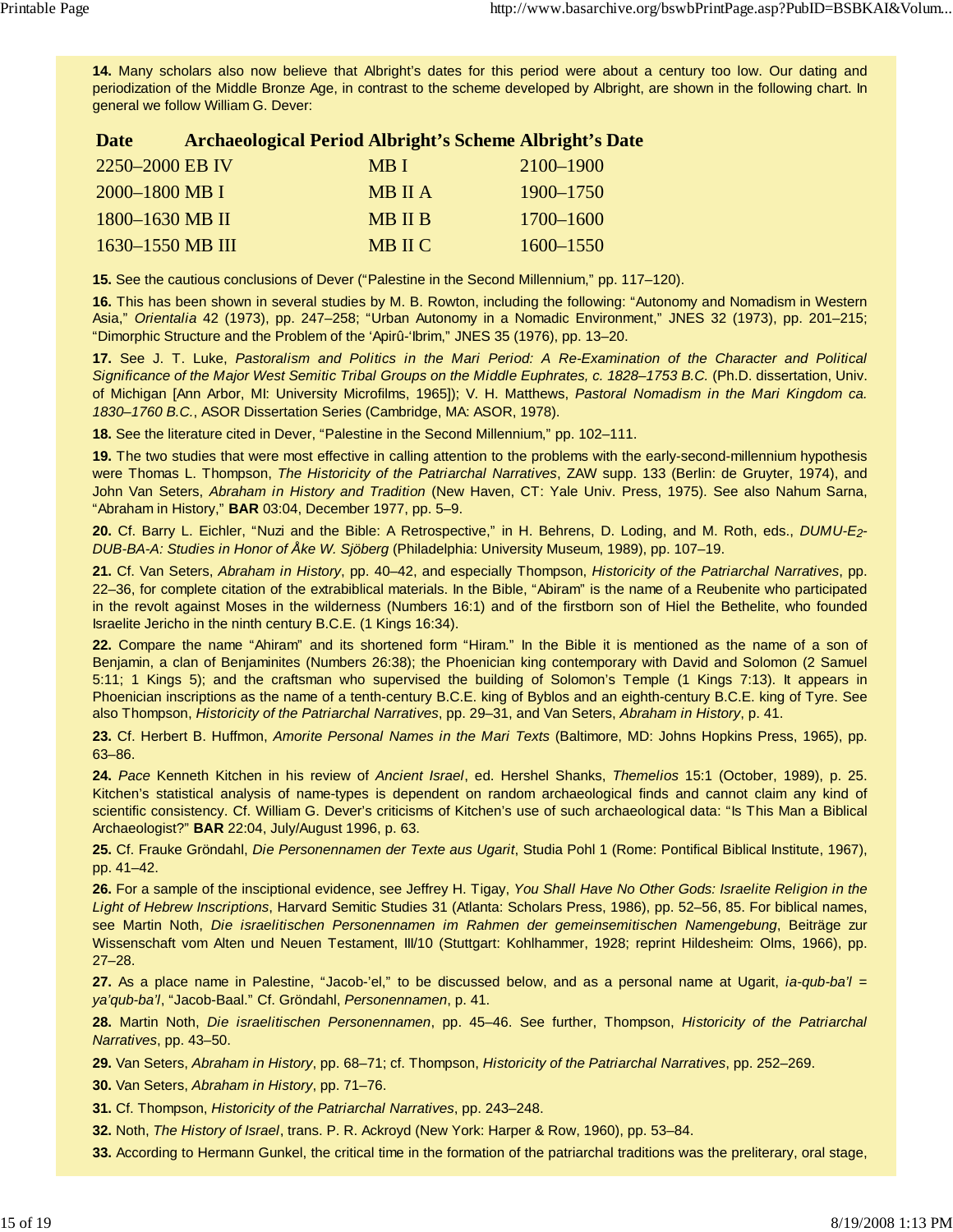when the individual units of tradition were expressed in particular genres or forms (*Gattungen*). Thus the history of the traditions can best be studied through the identification of these units by reference to the forms in which they are preserved (form criticism) and the investigation of the manner in which these units were combined into larger narratives. See *The Legends of Genesis: The Biblical Saga and History* [1901], trans. W. R. Carruth (New York: Schocken, 1964).

**34.** Noth, *A History of Pentateuchal Traditions* [1948], trans. B. W. Anderson (Englewood Cliffs, NJ: Prentice-Hall, 1972).

**35.** This is, of course, the biblical tradition, but there are many reasons to doubt it. In working through the materials for his commentaries for *I Samuel* and *II Samuel*, Anchor Bible 8–9 (Garden City, NY: Doubleday, 1980, 1984), P. Kyle McCarter, Jr. came to the conclusion previously reached by others that it was David who combined Judah with Israel for the first time. See, for example, James W. Flanagan, "Judah in All Israel," in *No Famine in the Land: Studies in Honor of John L. McKenzie*, ed. Flanagan and A. W. Robinson (Missoula, MT: Scholars Press, 1975), pp. 101–116.

**36.** Noth, *History of Israel*, p. 123. Other proponents of the history of traditions method have not been as negative as Noth. According to de Vaux (*Early History*, p. 180), whose work represents the best attempt to exploit both tradition-historical and archaeological methods, "It is true that the patriarchal tradition was only given its definitive form in the perspective of 'all Israel' after the conquest and settlement in the Promised Land … However complicated this development may have been, and however obscure it may still be, we should not be justified in concluding that the traditions have no historical value at all, since without evidence it would be wrong to claim that the Israelites had no knowledge at all of their own origins."

**37.** Cf. the comments by Frank M. Cross in "The Epic Tradition of Early Israel: Epic Narrative and the Reconstruction of Early Israelite Institutions," in *The Poet and the Historian: Essays in Literary and Historical Biblical Criticism*, ed. Richard E. Friedman, Harvard Semitic Studies (Chico, CA: Scholars Press, 1983), pp. 13–40, especially pp. 24–25.

**38.** On the importance of kinship relations in the stories, see Robert A. Oden, "Jacob as Father, Husband, and Nephew: Kinship Studies and the Patriarchal Narratives," JBL 102 (1983), pp. 189–205, with the valuable corrections of Naomi Steinberg, "Alliance or Descent? The Function of Marriage in Genesis," *JSOT* 51 (1991), pp. 45–55. On the functions of biblical genealogies generally, see Robert Wilson, *Genealogy and History in the Biblical World*, Yale Near Eastern Researches 7 (New Haven: Yale Univ. Press, 1977).

**39.** For more extensive criticisms of Noth's history of traditions method, see Robert Polzin, "Martin Noth's *A History of Pentateuchal Traditions*," *BASOR* 221 (1976), pp. 113–120; on his form-critical presuppositions, see Rolf Knierim, "Old Testament Form Criticism Reconsidered," *Interpretation* 27 (1973), pp. 435–468; and Sean M. Warner, "Primitive Saga Men," *VT* 29 (1979), pp. 325–335.

**40.** Gunkel, "The Influence of Babylonian Mythology upon the Biblical Creation Story," *Creation in the Old Testament* (ed. B. W. Anderson; Philadelphia: Fortress, 1984; German original, *Schöpfung und Chaos*, 1895), p. 26.

**41.** See Ronald S. Hendel, "When the Sons of God Cavorted with the Daughters of Men," in *Understanding the Dead Sea Scrolls*, ed. Hershel Shanks (New York: Random House, 1992), pp. 167–177; first published in *BR* 03:02, Summer 1987, pp. 8–13.

**42.** Some references in the J source to Mesopotamian matters indicate a historical context in the Neo-Assyrian period. These include the designation of southern Mesopotamia as Chaldean (Genesis 11:28, cf. Genesis 22:22), and the reference to Nineveh as a major Assyrian city (Genesis 10:11–12). These references indicate a historical context in the mid- to late eighth century B.C.E. Corresponding to these notices is the cultural identification of the Tigris River with Assyria (Genesis 2:14).

**43.** Cf. Terry J. Prewitt, "Kinship Structures and the Genesis Genealogies," JNES 40 (1981), pp. 97–98.

**44.** This refers to a time before Machir had been replaced by Manasseh and reduced to the status of a Manassite clan (cf. de Vaux, *Early History*, pp. 651–652) and before Gilead had been replaced by Gad south of the Jabbok and the name Gilead had been generalized to include all of Transjordan (pp. 571–572, 574–576).

**45.** On the complex problems involved in the dating of the battle described in Judges 5, see Chapter III of this volume, "The Settlement in Canaan: The Period of the Judges," and de Vaux, *Early History*, pp. 789–796.

**46.** *Ancient Near Eastern Texts*, ed. James B. Pritchard (Princeton, NJ: Princeton Univ. Press, 3rd ed., 1969) (*ANET*), pp. 376–378.

**47.** The emphasis in recent research on the sociological conditions out of which the community emerged has begun to lead to excellent results. It has created a tendency, however, to overlook the importance of the emergence of an ethnic identity. A valuable balance to this tendency is provided by Baruch Halpern in *The Emergence of Israel in Canaan*, SBL Monograph Series 29 (Chico, CA: Scholars Press, 1983), especially pp. 90, 100.

**48.** For an overview of this subject, see the introduction to *Ethnic Groups and Boundaries*, ed. Frederick Barth (Boston: Little, Brown, 1969).

**49.** See Hendel, "Finding Historical Memories in the Patriarchal Narratives," **BAR** 21:04, July/August 1995, pp. 52–59, 70–72.

**50.** Albrecht Alt, "The God of the Fathers" [1929], *Essays on Old Testament History and Religion*, trans. R. A. Wilson (Garden City, NY: Doubleday, 1968), p. 7.

**51.** See Cross, *Canaanite Myth and Hebrew Epic: Essays in the History of the Religion of Israel* (Cambridge: Harvard Univ. Press, 1973), pp. 13–43.

**52.** Cross, *Canaanite Myth*,, pp. 44–75.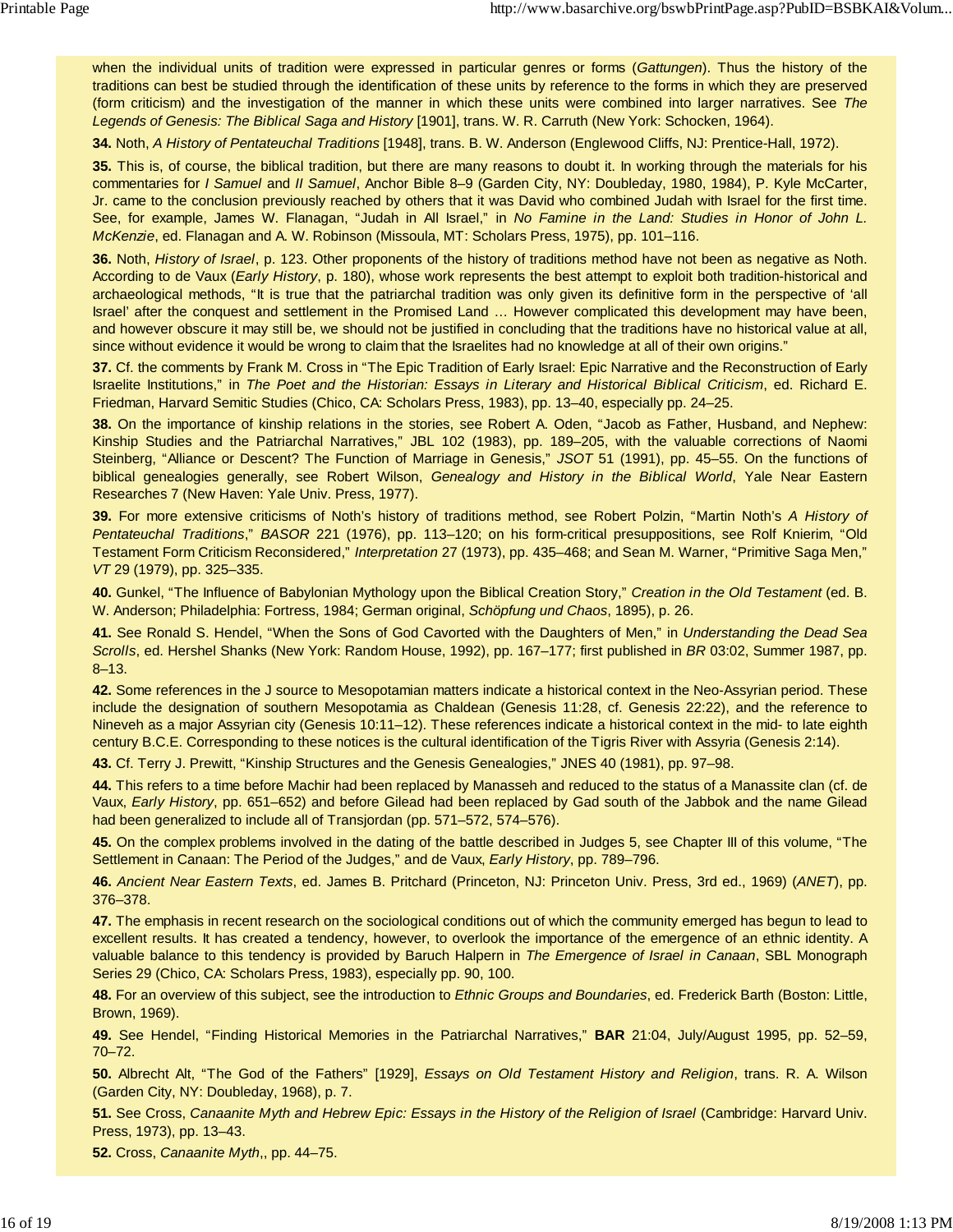**53.** According to the distribution of personal names in the Bible, El predominates as a divine element during the premonarchic period, with Yahweh becoming popular in the early monarchic period and thereafter. For the statistics and some implications, see recently Karel van der Toorn, *Family Religion in Babylonia, Syria and Israel: Continuity and Change in the Forms of Religious Life*, Studies in the History and Culture of the Ancient Near East 7 (Leiden: Brill, 1996), pp. 237–238.

**54.** Hendel, "Finding Historical Memories", pp. 59, 70–71; Giorgio Buccellati, "From Khana to Laqê: The End of Syro-Mesopotamia", in Ö. Tunca, ed., *De la Babylonie à la Syrie, en passant par Mari* (Liège, 1990), pp. 229–253.

**55.** See the careful comments of Abraham Malamat, *Mari and the Early Israelite Experience* (Oxford: Oxford Univ. Press, 1989), pp. 27–30.

**56.** Cross, *Canaanite Myth*, p. 57.

**57.** Arguments that the Aramaic connection stems from the mid-first millennium B.C.E. are exceedingly weak; cf. Van Seters (*Abraham*, p. 34), who suggests that the Assyrian deportation of Israelites to the Middle Euphrates region after 722 B.C.E. and the resurgence of the trade route through Haran in the Neo-Babylonian period may have been factors in the formation of an ethnic identification with Arameans in this period.

**58.** Jacob J. Finkelstein, "The Genealogy of the Hammurapi Dynasty," JCS 20 (1966), pp. 95–118, especially pp. 97–98.

**59.** Cf. Van Seters, *Abraham in History*, pp. 40–42, and Thompson, *Historicity of the Patriarchal Narratives*, pp. 22–36.

**60.** As pointed out first by Hugo Gressmann ("Sage und Geschichte in den Patriarchenerzählungen," ZAW 30 [1910], pp. 1–34, especially p. 2 and note 4), the best parallels to the longer form of the name "Abraham" occur in Aramaic. See also de Vaux (*Early History*, pp. 197–198 and notes 73 and 74), who cites evidence for a similar phenomenon in Ugaritic and Phoenician; his examples, however, are not precisely parallel.

**61.** Benjamin Mazar, "The Historical Background of the Book of Genesis," in *The Early Biblical Period*, ed. S. Ahituv and B. A. Levine (Jerusalem: Israel Exploration Society, 1986), p. 59; originally published in JNES 28 (1969), p. 81.

**62.** Hendel, "Finding Historical Memories," pp. 55, 58–59. The importance of this place-name was pointed out by James H. Breasted, "The Earliest Occurrence of the Name of Abram," *American Journal of Semitic Languages and Literature* (1904), p. 36.

**63.** Yohanan Aharoni, *The Archaeology of the Land of Israel*, trans. Anson F. Rainey (Philadelphia: Westminster, 1982), p. 168.

**64.** Aharoni, *Archaeology of the Land of Israel*, pp. 162–173.

**65.** Cf. Noth, *Die israelitischen Personennamen*, p. 210.

**66.** It is possible that the transferral of the Isaac tradition to Beersheba was partly the result of the historical movement of people from the northern hills into the Negev. Note, for example, the prominent role played by Simeon and Levi, the patriarchs of the tribes of southwestern Judah and the northern Negev, in the story of the rape of Dinah at Shechem (Genesis 34). Cf. Noth, *History of Israel*, pp. 71 and 76, note 1. Contrast de Vaux, *Early History*, pp. 532–533.

**67.** See Thompson, *Historicity of the Patriarchal Narratives*, pp. 45–48.

**68.** For the citations, see J. Simons, *Handbook for the Study of Egyptian Topographical Lists Relating to Western Asia* (Leiden: Brill, 1937), xxxiv, lists 1a and 1b/102 (Thutmosis III), 23/9 (Rameses II) and 27/104 (Rameses III), and most recently, Shmuel Ahituv, *Canaanite Toponyms in Ancient Egyptian Documents* (Jerusalem: Magnes, 1984), p. 200. Cf. *ANET*, p. 242.

**69.** Cf. Shmuel Yeivin ("The Short List of the Towns in Palestine and Syria Captured by Thutmosis III During His First Campaign," *Eretz Israel* 3 [Jerusalem: IES, 1954], pp. 32–38, especially p. 36), who proposes an identification with Tel Melat, west of Gezer, which is often associated with the biblical city of Gibbethon.

**70.** Both of these cities are mentioned in the same part of the Thutmosis list, as are a number of nearby places east of the Jordan in the Yarmuk region. See H. Wolfgang Helck, *Die Beziehungen Ägyptens zu Vorderasien im 3. und 2. Jahrtausen v. Chr.*, Ägyptologische Abhandlungen 5 (Weisbaden, W. Ger.: Otto Harrassowitz, 1962), p. 128.

**71.** This was taken for granted by Albright ("A Third Revision of the Early Chronology of Western Asia," *BASOR* 88 [1942], pp. 28–36, especially p. 36, note 39).

**72.** Aharon Kempinski, "Jacob in History," **BAR** 14:01, January/February 1988, pp. 42–47; idem, "Some Observations on the Hyksos (XVth) Dynasty and Its Canaanite Origins," in Sarah Israelit-Groll, ed., *Pharaonic Egypt: The Bible and Christianity* (Jerusalem: Magnes Press, 1985), pp. 129–137; cf. Halpern, ("The Exodus from Egypt: Myth or Reality?" in Hershel Shanks, ed., *The Rise of Ancient Israel* [Washington, DC: **Biblical Archaeology Society**, 1992], p. 110, note 20), who notes the possibility that the 18th-century Jacob-Har may have been a local ruler in pre-Hyksos Egypt, and that the Shiqmona seal was a sign of trade or other local relations with his dynasty.

**73.** Noth, *History of Israel*, p. 71, note 2.

**74.** See, for example, Victor Maag, "Der Hirte Israel," *Schweizerische Theologische Umschau* 28 (1958), pp. 2–28; Horst Seebass, *Der Erzvater Israel*, ZAW supp. 98 (Berlin: A. Topelmann, 1966), pp. 1–5, 25–34.

**75.** Cf. Siegfried Herrmann, *A History of Israel in Old Testament Times*, trans. John Bowden (Philadelphia: Fortress, 1981), p. 51. Recent proponents of this idea in one form or another include Albert de Pury ("Genèse xxxiv et l'histoire," RB 76 [1969], pp. 5–49, especially pp. 39–48) and André Lemaire ("Asriel, rsû'l Israel et l'origine de la confédération israelite," *VT* 23 [1973], pp. 239–243); and see P. Kyle McCarter, Jr., "The Origins of Israelite Religion," in Hershel Shanks, ed., *The Rise of Ancient*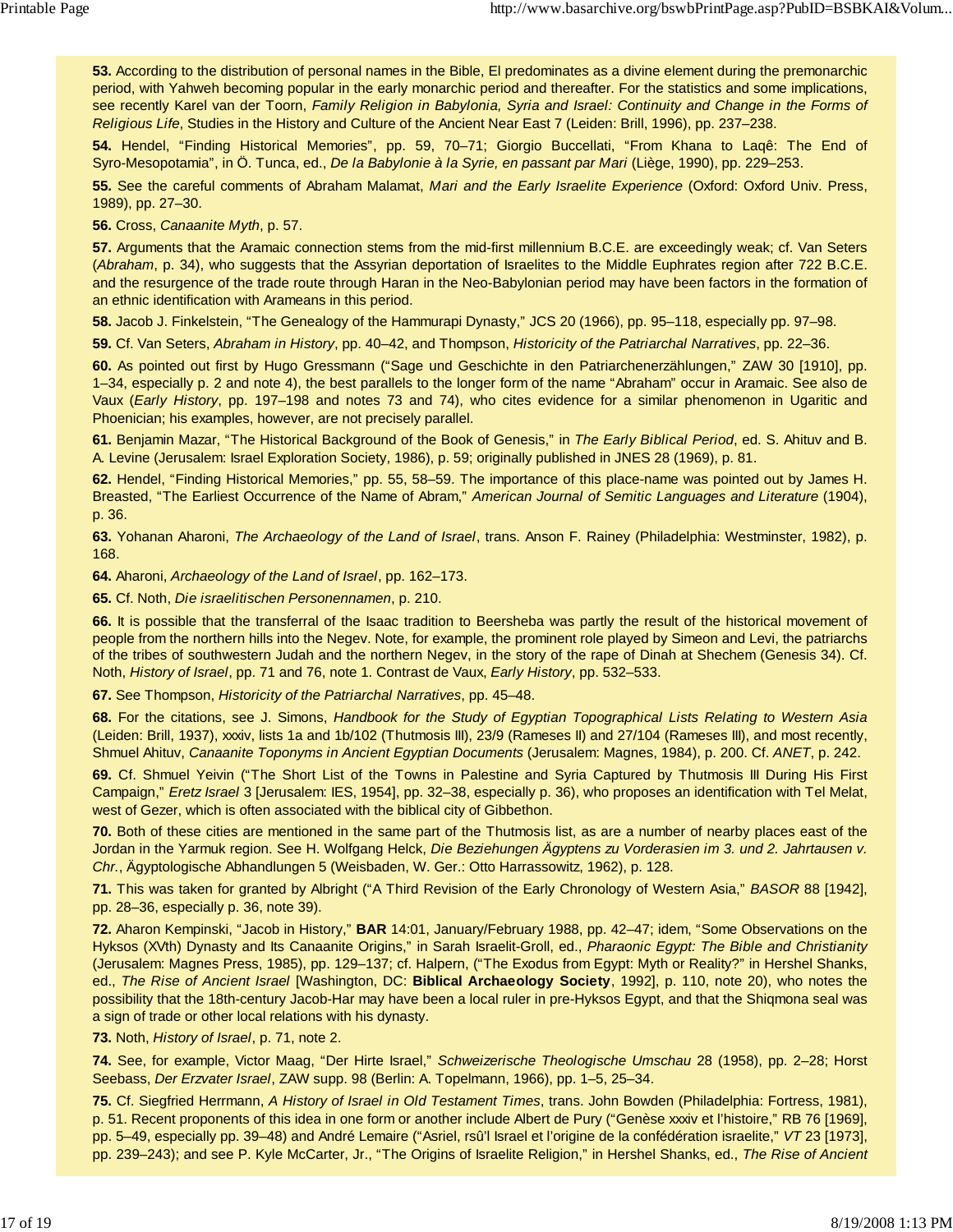*Israel*, pp. 132–136.

**76.** Cf. Israel Finkelstein, "Shiloh Yields Some, But Not All, of Its Secrets," **BAR** 12:01, January/February 1986, pp. 22–41, especially p. 35, and the demographic statistics cited by Lawrence E. Stager, in "The Archaeology of the Family in Ancient Israel," *BASOR* 260 (1985), pp. 1–36, especially p. 3.

**77.** Gunkel, *Legends of Genesis*, *the Biblical Saga and History* (New York: Schocken, 1964), pp. 23–24. Cf. Jeremiah 49:7, Obadiah 1:8, and Job.

**78.** Noth, *History of Pentateuchal Traditions*, pp. 97–98.

**79.** Hendel, *The Epic of the Patriarch: The Jacob Cycle and the Narrative Traditions of Canaan and Israel*, Harvard Semitic Monographs 42 (Atlanta: Scholars Press, 1987), pp. 111–131.

**80.** Cf. de Vaux, *Early History*, pp. 642–643.

**81.** Noth, *Die israelitischen Personennamen*, p. 212; de Vaux, *Early History*, p. 313.

**82.** See recently, Halpern, "Exodus from Egypt", pp. 92–99.

**83.** Theodor H. Gaster, *Myth, Legend, and Custom in the Old Testament*, 2 vols. (New York: Torchbooks/Harper & Row, 1975), vol. 1, pp. 217–218; Thompson and Irvin, "The Joseph and Moses Narratives," in Hayes and Miller, *Israelite and Judaean History*, pp. 185–188.

**84.** *ANET*, pp. 23–25.

**85.** Thompson and Irvin, "The Joseph and Moses Narratives", pp. 188–190.

**86.** Seven years of famine are described in an Egyptian text of the Ptolemaic period (perhaps the end of the second century B.C.E.), which claims to derive from King Djoser of the Third Dynasty (c. 2650 B.C.E.); see *ANET*, pp. 31–32. Tablet VI of the Akkadian Gilgamesh epic speaks of "seven years of husks"; see *ANET*, p. 85. The autobiographical inscription of Idrimi, king of the Syrian city of Alalakh in the 16th century B.C.E., refers to two unfavorable periods, each lasting seven years; see *ANET*, pp. 557–558. There is a prediction of seven to eight years of drought in the Ugaritic myth of Äqht; see *ANET*, p. 153.

**87.** See Donald B. Redford, *A Study of the Biblical Story of Joseph*, *VT* supp. 20 (Leiden: Brill, 1970).

**88.** Cf. *ANET*, p. 445 and note 10.

**89.** See de Vaux, *Early History*, pp. 301–302.

**90.** Herrman Ranke, *Die Ägyptischen Personnamen*, 3 vols. (Glückstadt, W. Ger.: J. J. Augustin, 1935), vol. 1, p. 14, names 13–17, and p. 15, name 3. See also Alan R. Schulman, "On the Egyptian Name of Joseph: A New Approach," *Studien zur altÄgyptischen Kultur* 2 (1975), pp. 238–239; Redford, *Egypt, Canaan, and Israel in Ancient Times* (Princeton: Princeton Univ. Press, 1992), p. 424; and Kitchen, "Genesis 12–50 in the Near Eastern World," in R. S. Hess, P. E. Satterthwaite, and G. J. Wenham, eds., *He Swore an Oath: Biblical Themes from Genesis* 12–50 (Cambridge: Tyndale House, 1993), pp. 84–85.

**91.** H. Hamada, "Stela of Putiphar," *Annales du Service des Antiquités de l'Égypte* 39 (1939), pp. 273–276 and plate 39.

**92.** Ranke, *Die Ägyptischen Personennamen*, pp. 409–412 and Schulman, "Egyptian Name", pp. 239–242; cf. the imaginative proposal of Kitchen, "Genesis 12–50", pp. 80–84.

**93.** Helck, *Die Beziehungen Ägyptens*, pp. 77–81, 342–369; Jozef M. A. Janssen, "Fonctionnaires sémites au service de l'Égypte," *Chronique d'Égypte* 26 (1951), pp. 50–62; Albright, "Northwest-Semitic Names in a List of Egyptian Slaves from the Eighteenth Century B.C.," JAOS 74 (1954), pp. 222–233; Georges Posener, "Les asiatiques en Égypte sous les XII and XIII dynasties," *Syria* 34 (1957), pp. 145–163.

**94.** *ANET*, p. 260.

**95.** See Alan H. Gardiner, *Egypt of the Pharaohs: An Introduction* (Oxford: Clarendon Press, 1961), p. 282.

**96.** *ANET*, p. 259 (trans. John A. Wilson). The text is a model letter from a scribal school.

**97.** See Gardiner, *Ancient Egyptian Onomastica*, 3 vols. (London: Oxford Univ. Press, 1947), pp. 191–193, no. 265. In the present state of our knowledge, we cannot be sure that the equation of the toponym in the Egyptian texts with the name of the Israelite tribe is linguistically valid. Albright associated the name of an Asiatic female slave in 18th-century B.C.E. Egypt with the tribal name ("Northwest Semitic Names", p. 229–231 and note 51). The sibilant of the slave name (sû=\*sû) is different from that of the geographical term (sŒ=\*t\_ or \*sŒ\_ in the Egyptian texts. It seems to follow that the geographical term can have had nothing to do with the Israelite tribe (cf. Kitchen, *Ancient Orient and the Old Testament* [Chicago: Inter-Varsity Press, 1966], pp. 70–71 and note 53). But it is not certain that Albright's association of the slave and tribal names is correct. The sibilant in the tribal name "Asher" remains unidentified. Thus, despite Kitchen's objections, Shmuel Yeivin is justified in maintaining the possibility of a connection between the Egyptian toponym and the biblical tribal name ("The Israelite Settlement in Galilee and the Wars with Jabin of Hazor," in *Mélanges bibliques rédigés en l'honneur de André Robert*, Travaux de l'Institut Catholique de Paris 4 [Paris: Bloud and Gay, 1957], pp. 95–104, especially pp. 98–99).

**98.** See Noth, *The Old Testament World*, trans. V.I. Gruhn (Philadelphia: Fortress, 1966), pp. 55–58. Cf. Noth, *History of Israel*, pp. 56, 60, 67 and note 1, and the comments by de Vaux, *Early History*, p. 665.

**99.** Noth, *Old Testament World*, p. 72; in *History of Israel*, pp. 62–63.

**100.** On "Manasseh," cf. Noth, *Die israelitischen Personennamen*, p. 222.